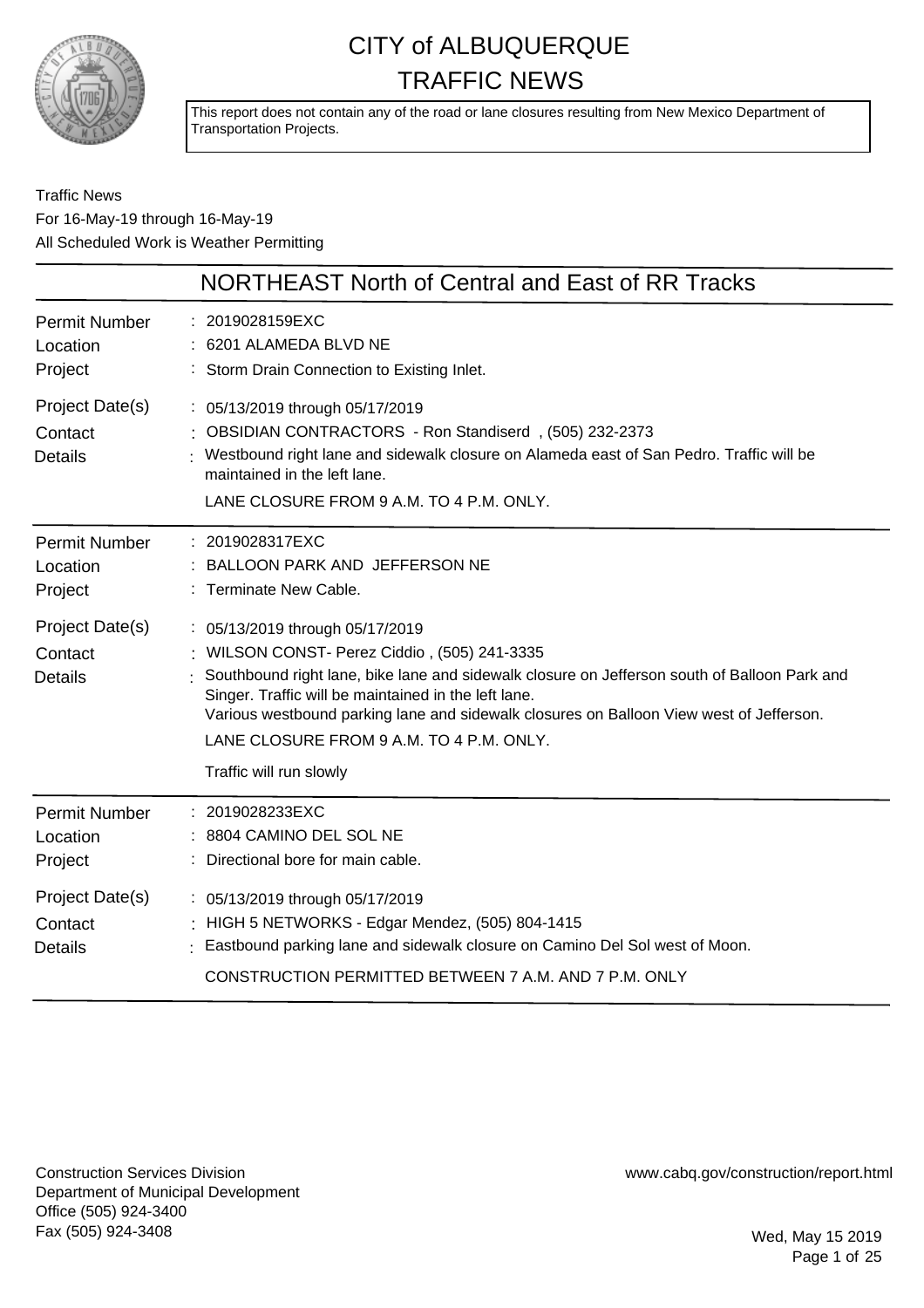

This report does not contain any of the road or lane closures resulting from New Mexico Department of Transportation Projects.

Traffic News For 16-May-19 through 16-May-19 All Scheduled Work is Weather Permitting

|                                              | NORTHEAST North of Central and East of RR Tracks                                                                                                                                                                                                                             |
|----------------------------------------------|------------------------------------------------------------------------------------------------------------------------------------------------------------------------------------------------------------------------------------------------------------------------------|
| <b>Permit Number</b><br>Location<br>Project  | : 2019026260EXC<br>: 4301 CENTRAL AVE NE<br>: Stucco on Building.                                                                                                                                                                                                            |
| Project Date(s)<br>Contact<br><b>Details</b> | : 01/21/2019 through 05/31/2019<br>: HB CONSTRUCTION- Jared Tabbert, (505) 205-6778<br>: Eastbound sidewalk closure on Copper between Graceland and Washington.<br>Construction permitted between 6AM and 10PM. Closures are continuous until construction is<br>complete    |
| <b>Permit Number</b><br>Location<br>Project  | : 2019028422EXC<br>: CHELWOOD PARK From GRAND To CHELWOOD PARK<br><b>EMERGENCY Valve repairs.</b>                                                                                                                                                                            |
| Project Date(s)<br>Contact<br><b>Details</b> | : 05/13/2019 through 05/20/2019<br>: ABCWUA - Ron Vigil, (505) 289-3583                                                                                                                                                                                                      |
| <b>Permit Number</b><br>Location<br>Project  | : 2019027806EXC<br>: COMANCHE From JUAN TABO To TRAMWAY<br>: Aerial                                                                                                                                                                                                          |
| Project Date(s)<br>Contact<br><b>Details</b> | : 04/16/2019 through 05/17/2019<br>: LAN-TEL COMMUNICATION SERVICES - Tony Guinn, (816) 206-2910<br>: Eastbound mobile outside lane and sidewalk closure on Comanche Rd. from Juan Tabo Blvd to<br>John Baker Elementary School.<br>LANE CLOSURE FROM 9 A.M. TO 4 P.M. ONLY. |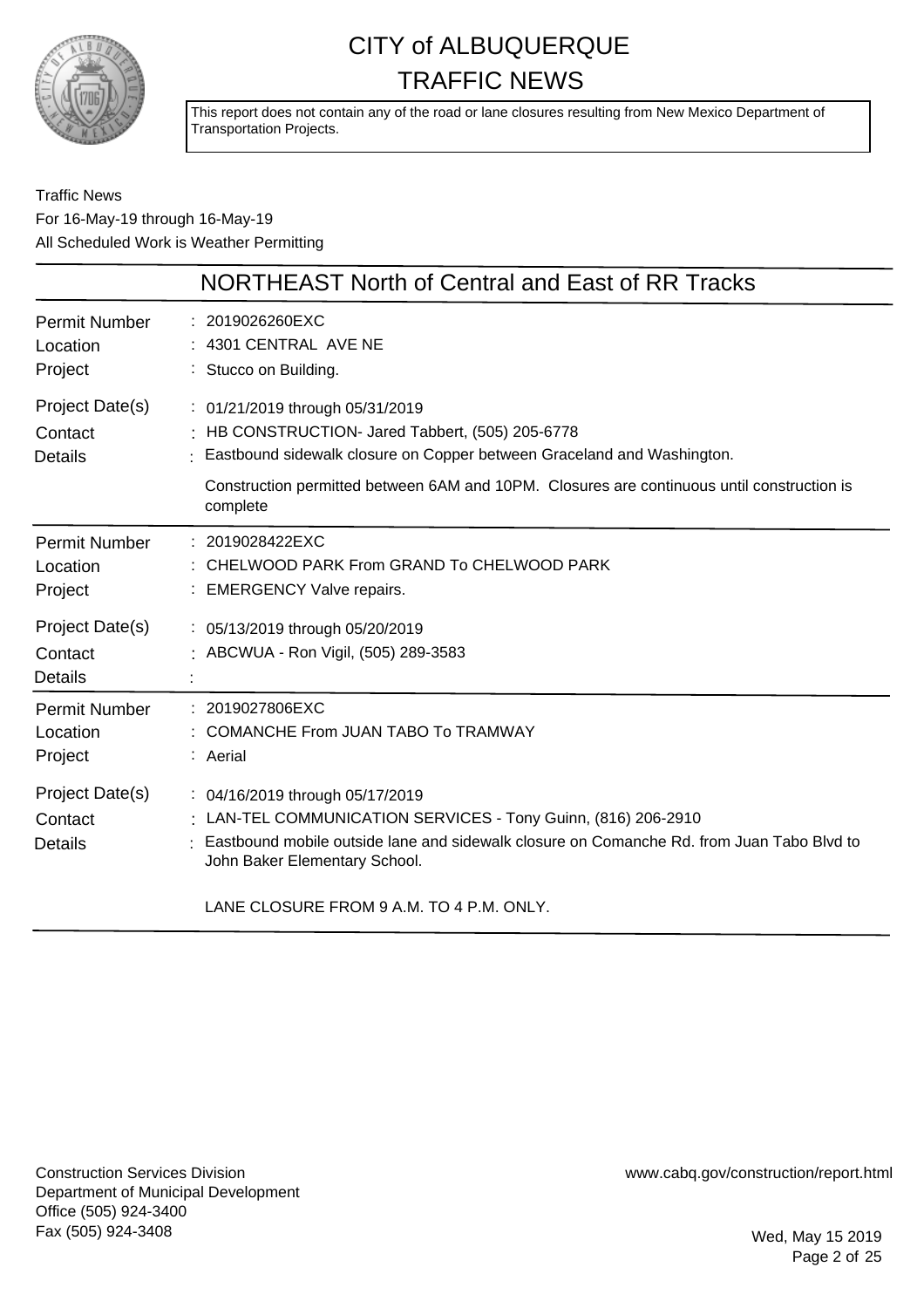

This report does not contain any of the road or lane closures resulting from New Mexico Department of Transportation Projects.

#### Traffic News For 16-May-19 through 16-May-19 All Scheduled Work is Weather Permitting

|                                                                                             | NORTHEAST North of Central and East of RR Tracks                                                                                                                                                                                                                                                                                                                                                                                                                                          |
|---------------------------------------------------------------------------------------------|-------------------------------------------------------------------------------------------------------------------------------------------------------------------------------------------------------------------------------------------------------------------------------------------------------------------------------------------------------------------------------------------------------------------------------------------------------------------------------------------|
| <b>Permit Number</b><br>Location<br>Project<br>Project Date(s)<br>Contact<br><b>Details</b> | 2019028420EXC<br>523 thru 573 COMMERCIAL ST NE<br>REMOVING AND REPLACING HALF OF STREET, SIDEWALK INSTALL NEW DROP<br>INLETS, REMOVE AND INSTALL WATER SERVICES, SOME STOME DRAIN.<br>: 05/15/2019 through 06/30/2019<br>: SBS Construction & Engineering LLC- Shawn Biazar, (505) 821-1575<br>Total street closure on Commercial north Marquette.<br>Total street closure on Roma between John and Commercial.<br>CONSTRUCTION PERMITTED BETWEEN 7 A.M. AND 7 P.M. ONLY<br>Follow detour |
| <b>Permit Number</b>                                                                        | 2019028374EXC                                                                                                                                                                                                                                                                                                                                                                                                                                                                             |
| Location                                                                                    | <b>CUTLER at QUINCY NE</b>                                                                                                                                                                                                                                                                                                                                                                                                                                                                |
| Project                                                                                     | Replace and move back fire hydrant for sidewalk access.                                                                                                                                                                                                                                                                                                                                                                                                                                   |
| Project Date(s)<br>Contact<br><b>Details</b>                                                | : 05/15/2019 through 05/29/2019<br>ABCWUA - Carlos A. Sena, (505) 289-3545                                                                                                                                                                                                                                                                                                                                                                                                                |
| <b>Permit Number</b>                                                                        | 2019027609EXC                                                                                                                                                                                                                                                                                                                                                                                                                                                                             |
| Location                                                                                    | : 6301 EAGLE ROCK AVE NE                                                                                                                                                                                                                                                                                                                                                                                                                                                                  |
| Project                                                                                     | Road Closure to Direct Incoming and Outbound Traffic - 1 YEAR PERMIT.                                                                                                                                                                                                                                                                                                                                                                                                                     |
| Project Date(s)                                                                             | : 04/09/2019 through 04/09/2020                                                                                                                                                                                                                                                                                                                                                                                                                                                           |
| Contact                                                                                     | : COA - Joaquin Rimbert - SOLID WASTE, (505) 261-3347                                                                                                                                                                                                                                                                                                                                                                                                                                     |
| <b>Details</b>                                                                              | Total closure on Eagle Rock Ave. at Eagle Rock Convenience Center east of San Pedro.                                                                                                                                                                                                                                                                                                                                                                                                      |
| <b>Permit Number</b>                                                                        | 2019028316EXC                                                                                                                                                                                                                                                                                                                                                                                                                                                                             |
| Location                                                                                    | 1117 GIRARD BLVD NE                                                                                                                                                                                                                                                                                                                                                                                                                                                                       |
| Project                                                                                     | : Repair gas leak.                                                                                                                                                                                                                                                                                                                                                                                                                                                                        |
| Project Date(s)<br>Contact<br><b>Details</b>                                                | : 05/13/2019 through 05/17/2019<br>NM GAS - Chris Sedillo, (505) 697-3119<br>Northbound lane and sidewalk closure with northbound traffic being maintained in the center of<br>the road on Girard between Hyder and Santa Clara.<br>LANE CLOSURE FROM 9 A.M. TO 4 P.M. ONLY.                                                                                                                                                                                                              |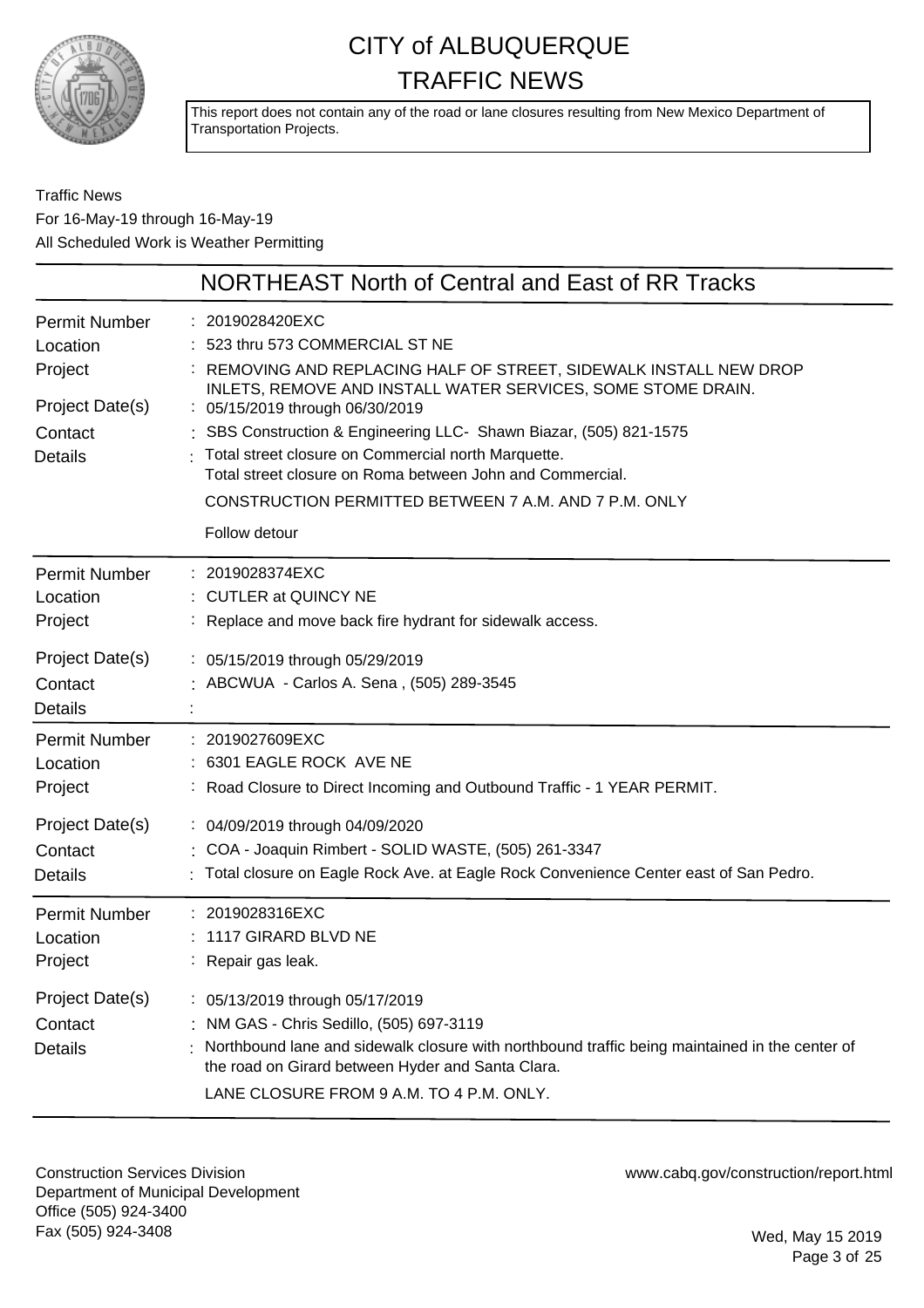

This report does not contain any of the road or lane closures resulting from New Mexico Department of Transportation Projects.

Traffic News For 16-May-19 through 16-May-19 All Scheduled Work is Weather Permitting

|                                                                                             | NORTHEAST North of Central and East of RR Tracks                                                                                                                                                                                                                                                                                                                                                                    |
|---------------------------------------------------------------------------------------------|---------------------------------------------------------------------------------------------------------------------------------------------------------------------------------------------------------------------------------------------------------------------------------------------------------------------------------------------------------------------------------------------------------------------|
| <b>Permit Number</b><br>Location<br>Project                                                 | : 2019028006EXC<br>: HARPER and RED SKY NE<br>: Remove existing PRV cover and replace with new cover.                                                                                                                                                                                                                                                                                                               |
| Project Date(s)<br>Contact<br><b>Details</b>                                                | : 05/06/2019 through 06/28/2019<br>NM UNDERGROUND UTILITIES- Danny Montano, (505) 401-2187<br>Eastbound and Westbound left and left turn lane closures on Harper at its intersection with Red<br>Sky. Traffic will be maintained in the right lane in both directions.<br>Construction permitted between 6AM and 10PM. Closures are continuous until construction is<br>complete                                    |
| <b>Permit Number</b><br>Location<br>Project<br>Project Date(s)<br>Contact<br><b>Details</b> | : 2019026837EXC<br>: HOLLY From VENTURA To HOLBROOK<br>: Installing New Water Line and SAS Lateral Line to New Building from City Main and New<br>Sidewalk and Drivepads.<br>: 03/18/2019 through 05/24/2019<br>: ALTOR CONSTRUCTION Marie Alvidre, (505) 341-1551<br>$\cdot$ LANE CLOSURE FROM 9 A.M. TO 4 P.M. ONLY.<br>Follow detour<br>From 4/23-5/24: Total eastbound closure on Holly west of Clover Leaf.    |
| <b>Permit Number</b><br>Location<br>Project<br>Project Date(s)<br>Contact<br><b>Details</b> | : 2019028324EXC<br>INDIAN SCHOOL From PARSIFAL To ALTEZ<br>REPLACE RING AND COVER AND POUR CONCRETE COLLAR. WB LEFT TURN BAY<br>CLOUSURE WITH ROAD WORK AHEAD SINGS AND FOUR AND FLAG AROUND<br>: M54103H200119.through 05/20/2019<br>: ABCWUA- Matthew Montano, (505) 908-8932<br>Eastbound left turn lane closure on Indian School at its intersection with Parsifal.<br>LANE CLOSURE FROM 9 A.M. TO 4 P.M. ONLY. |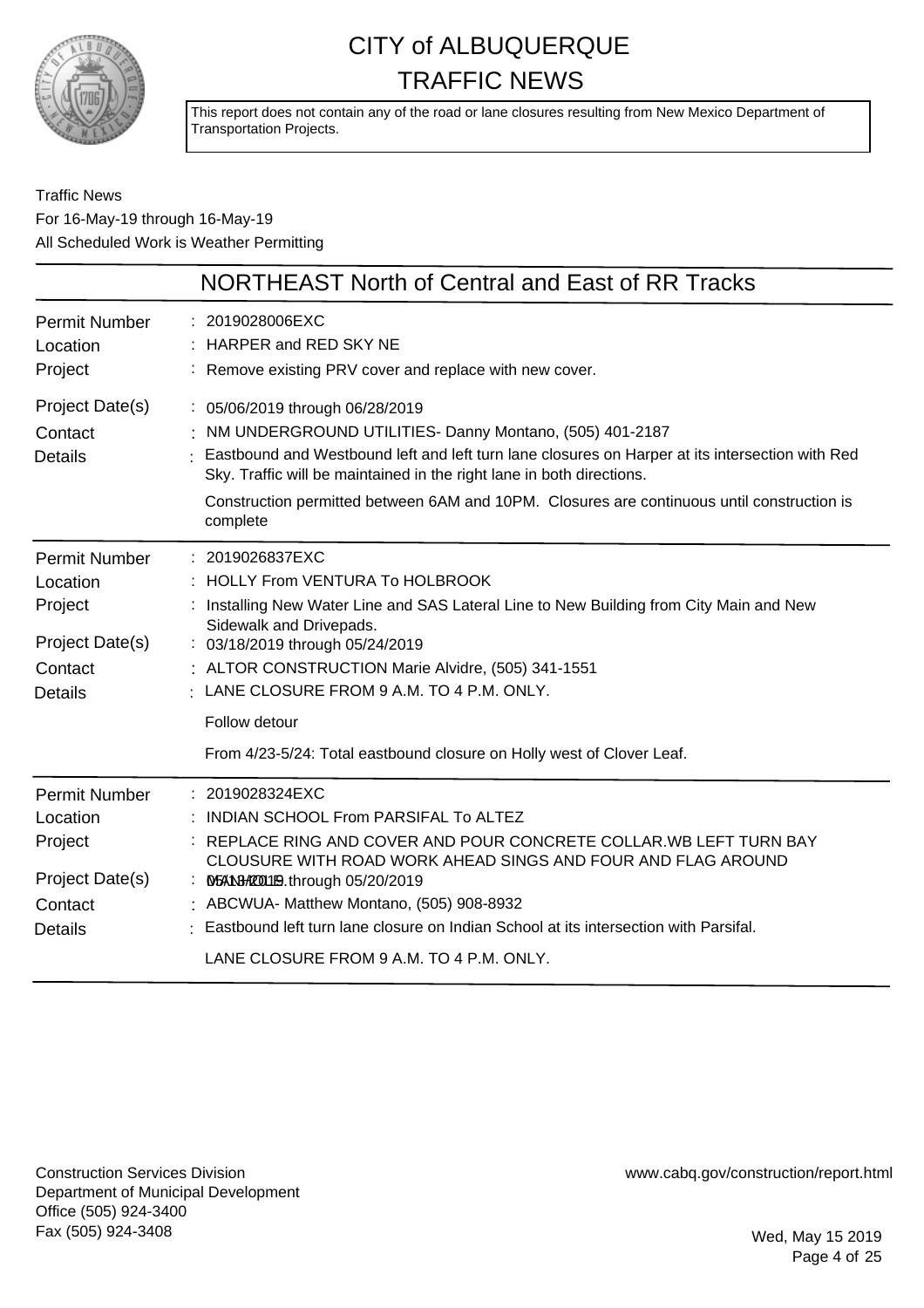

This report does not contain any of the road or lane closures resulting from New Mexico Department of Transportation Projects.

#### Traffic News For 16-May-19 through 16-May-19 All Scheduled Work is Weather Permitting

|                                              | NORTHEAST North of Central and East of RR Tracks                                                                                                                                                                                                                                                                                                                             |
|----------------------------------------------|------------------------------------------------------------------------------------------------------------------------------------------------------------------------------------------------------------------------------------------------------------------------------------------------------------------------------------------------------------------------------|
| <b>Permit Number</b><br>Location<br>Project  | : 2019028037EXC<br>: JUAN TABO From SPAIN To MONTGOMERY<br>: Fiber Pull and Excavation                                                                                                                                                                                                                                                                                       |
| Project Date(s)<br>Contact<br><b>Details</b> | : 04/30/2019 through 05/18/2019<br>: LAN-TEL COMMUNICATION SERVICES - Tony Guinn, (816) 206-2910<br>Northbound right lane and sidewalk closure on Juan Tabo between Montgomery and Spain.<br>Traffic will be maintained in the left lane.<br>Work zone lenght will be in the increment of 1600' maximum<br>LANE CLOSURE FROM 9 A.M. TO 4 P.M. ONLY.                          |
| <b>Permit Number</b><br>Location<br>Project  | : 2019028172EXC<br>LOMAS and LAGUAYRA NE<br>: Grading Sidewalk, Removal and Replacement of Sidewalk, Tree Removal.                                                                                                                                                                                                                                                           |
| Project Date(s)<br>Contact<br><b>Details</b> | : 05/07/2019 through 05/22/2019<br>: HO CONSTRUCTION - Lissette Serrano, (505) 873-0554<br>Eastbound right lane and sidewalk closure on Lomas east of Laguayra. Traffic will be<br>maintained in the center and left lanes.<br>LANE CLOSURE FROM 6 A.M. to 10 P.M. ONLY                                                                                                      |
| <b>Permit Number</b><br>Location<br>Project  | : 2019028342EXC<br>: 11830 LOMAS BLVD NE<br>: Emergency Service Leak.                                                                                                                                                                                                                                                                                                        |
| Project Date(s)<br>Contact<br><b>Details</b> | : 05/07/2019 through 05/21/2019<br>: ABCWUA - Robert Santillanes, (505) 289-3548<br>Eastbound right lane and sidewalk closure on Lomas west of Juan Tabo. Traffic will be<br>maintained in the left lane.<br>CONSTRUCTION PERMITTED BETWEEN 7 A.M. AND 7 P.M. ONLY<br>Emergency utility work. Various lanes closed and potential sidewalk closures. Seek alternate<br>route. |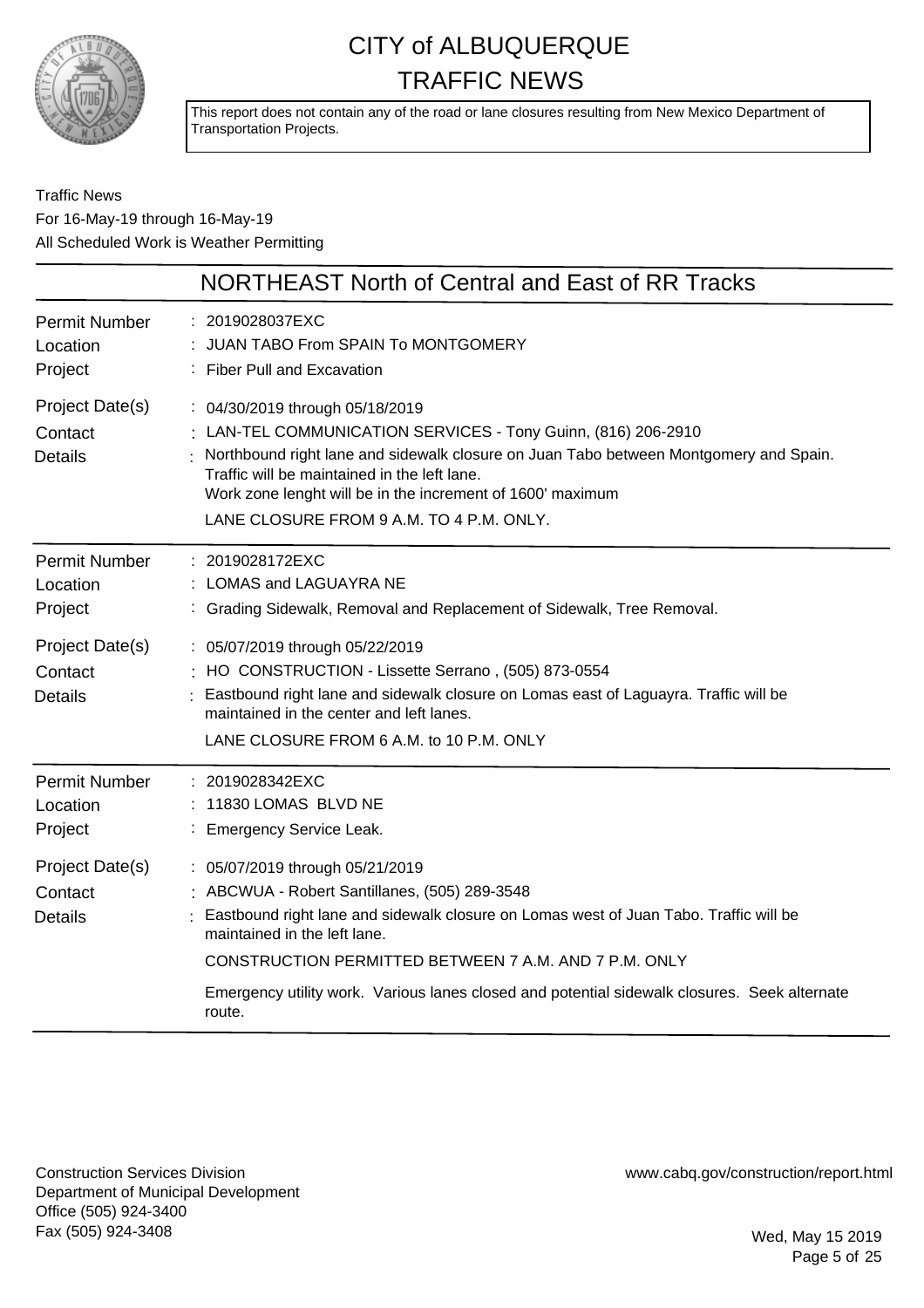

This report does not contain any of the road or lane closures resulting from New Mexico Department of Transportation Projects.

#### Traffic News For 16-May-19 through 16-May-19 All Scheduled Work is Weather Permitting

|                                              | NORTHEAST North of Central and East of RR Tracks                                                                                                                                                                                                                                                                                                                                                                                                                   |
|----------------------------------------------|--------------------------------------------------------------------------------------------------------------------------------------------------------------------------------------------------------------------------------------------------------------------------------------------------------------------------------------------------------------------------------------------------------------------------------------------------------------------|
| <b>Permit Number</b><br>Location<br>Project  | : 2019027844SE<br>LOUISIANA From LOMAS To LOUISIANA                                                                                                                                                                                                                                                                                                                                                                                                                |
| Project Date(s)<br>Contact<br><b>Details</b> | : 05/13/2019 through 05/18/2019<br>: ALBUQUERQUE PUBLIC SCHOOLS-Julie Sanchez, (505) 878-6159<br>Event barricading at the intersection of Louisiana Blvd and Lomas Blvd.<br><b>EXPECT DELAYS.</b><br>Continuous until event is complete.                                                                                                                                                                                                                           |
| <b>Permit Number</b><br>Location<br>Project  | : 2019028390EXC<br>: MURIEL From CONSTITUTION To PRINCESS JEANNE<br>: RESTORATATION- Sidewalks, Asphalt, HandHole Placement                                                                                                                                                                                                                                                                                                                                        |
| Project Date(s)<br>Contact<br><b>Details</b> | : 05/15/2019 through 05/17/2019<br>: ADB Companies - Dave Drury, (954) 515-2034<br>Westbound thru lane, bike lane and sidewalk closure on Constitution between Juan Tabo Blvd<br>and Muriel St. WB traffic will shift south. Northbound parking lane and sidewalk closure on<br>Muriel St. between Constitution Ave and Muriel St.<br>Eastbound parking lane and sidewalk closure on Princess Jeanne Ave at Muriel St.<br>LANE CLOSURE FROM 6 A.M. to 10 P.M. ONLY |
| <b>Permit Number</b><br>Location<br>Project  | : 2019027192EXC<br>PASEO DEL NORTE From LOUISIANA To BARSTOW<br>: Aerial                                                                                                                                                                                                                                                                                                                                                                                           |
| Project Date(s)<br>Contact<br><b>Details</b> | : 03/19/2019 through 05/25/2019<br>: LAN-TEL COMMUNICATION SERVICES - Tony Guinn, (816) 206-2910<br>Southbound mobile lane closure using Truck Mounted Arrow Board operation on Louisiana<br>between Paseo Del Norte and Domingo Baca Arroyo.<br>LANE CLOSURE FROM 9 A.M. TO 4 P.M. ONLY.                                                                                                                                                                          |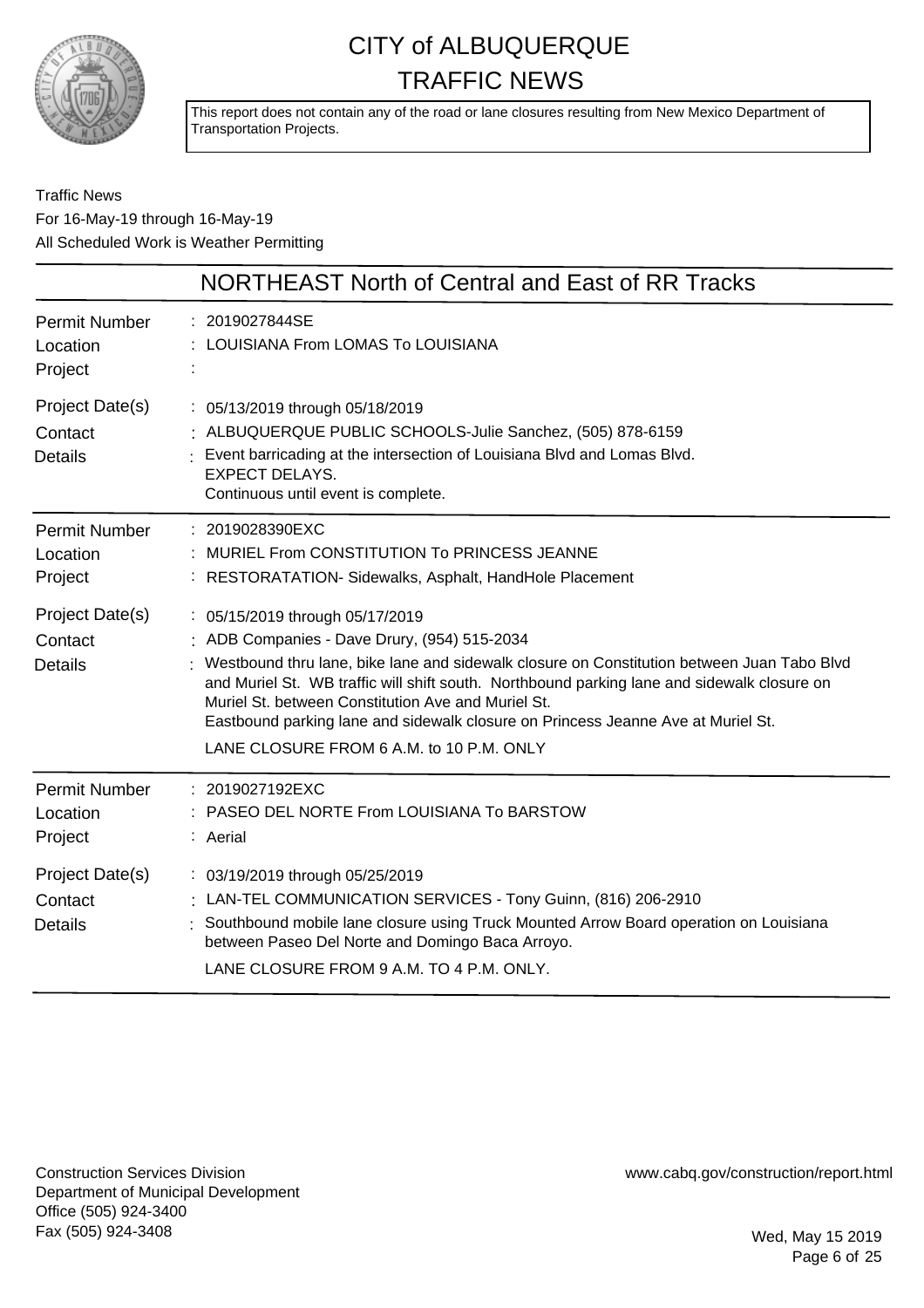

This report does not contain any of the road or lane closures resulting from New Mexico Department of Transportation Projects.

#### Traffic News For 16-May-19 through 16-May-19 All Scheduled Work is Weather Permitting

|                                              | NORTHEAST North of Central and East of RR Tracks                                                                                                                                                                                                                                                            |
|----------------------------------------------|-------------------------------------------------------------------------------------------------------------------------------------------------------------------------------------------------------------------------------------------------------------------------------------------------------------|
| Permit Number                                | : 2019028177EXC                                                                                                                                                                                                                                                                                             |
| Location                                     | 1100 PENNSYLVANIA NE                                                                                                                                                                                                                                                                                        |
| Project                                      | : Grading Sidewalk, Removal and Replacement of Sidewalk, Tree Removal.                                                                                                                                                                                                                                      |
| Project Date(s)<br>Contact<br><b>Details</b> | : 04/22/2019 through 05/17/2019<br>: HO CONSTRUCTION - Lissette Serrano, (505) 873-0554<br>Northbound sidewalk closure on Pennsylvania South of Mountain.<br>LANE CLOSURE FROM 6 A.M. to 10 P.M. ONLY                                                                                                       |
| Permit Number                                | : 2019028122EXC                                                                                                                                                                                                                                                                                             |
| Location                                     | 1128 PENNSYLVANIA ST NE                                                                                                                                                                                                                                                                                     |
| Project                                      | : INSTALL NEW GAS SERVICE.                                                                                                                                                                                                                                                                                  |
| Project Date(s)<br>Contact<br><b>Details</b> | : 05/07/2019 through 05/17/2019<br>: NM GAS - Steve Baca, (505) 401-7540<br>Northbound right lane and sidewalk closure with northbound traffic being maintained in the<br>center two way left turn lane on Pennsylvania between Pennsylvania Cir. and Mountain.<br>LANE CLOSURE FROM 9 A.M. TO 4 P.M. ONLY. |
| Permit Number                                | : 2018024120EXC                                                                                                                                                                                                                                                                                             |
| Location                                     | : SAN MATEO From MCLEOD To OSUNA                                                                                                                                                                                                                                                                            |
| Project                                      | : Street Light Pole Replacement for COA                                                                                                                                                                                                                                                                     |
| Project Date(s)<br>Contact<br><b>Details</b> | : 09/26/2018 through 10/17/2019<br>: BIXBY- Chris Perez, (505) 366-4660<br>: Mobile street light operation on San Mateo between McLeod and Osuna.<br>LANE CLOSURE FROM 9 A.M. TO 4 P.M. ONLY.                                                                                                               |
| <b>Permit Number</b>                         | : 2019026874EXC                                                                                                                                                                                                                                                                                             |
| Location                                     | : SAN MATEO From INDIAN SCHOOL To LOMAS                                                                                                                                                                                                                                                                     |
| Project                                      | REMOVE SIDWALKS AND CURBS AT VARIOUS                                                                                                                                                                                                                                                                        |
| Project Date(s)                              | INTERSECTIONS TO INSTALL NEW ADA RAMPS.                                                                                                                                                                                                                                                                     |
| Contact                                      | : 03/01/2019 through 05/25/2019                                                                                                                                                                                                                                                                             |
| Details                                      | : STAR PAVING - David Espinosa, (505) 280-0438                                                                                                                                                                                                                                                              |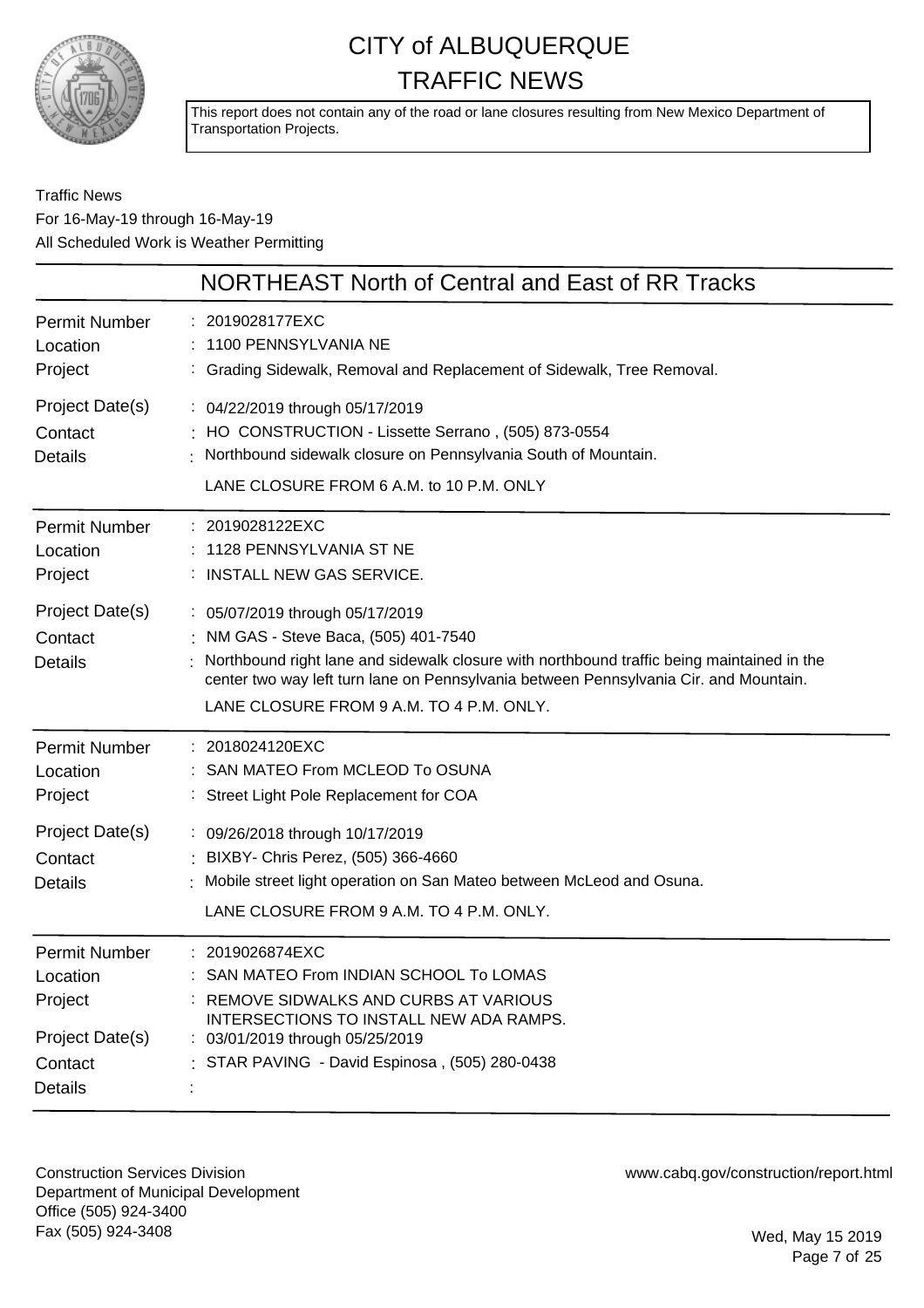

This report does not contain any of the road or lane closures resulting from New Mexico Department of Transportation Projects.

Traffic News For 16-May-19 through 16-May-19 All Scheduled Work is Weather Permitting

|                                      | NORTHEAST North of Central and East of RR Tracks                                                                                                                                                                                                                                                                                                                              |
|--------------------------------------|-------------------------------------------------------------------------------------------------------------------------------------------------------------------------------------------------------------------------------------------------------------------------------------------------------------------------------------------------------------------------------|
| Permit Number<br>Location<br>Project | : 2019027296EXC<br>: WYOMING From PASEO DEL NORTE To SAN ANTONIO<br>: Aerial Fiber Construction.                                                                                                                                                                                                                                                                              |
| Project Date(s)<br>Contact           | : 04/08/2019 through 05/24/2019<br>: LAN-TEL COMMUNICATION SERVICES - Tony Guinn, (816) 206-2910                                                                                                                                                                                                                                                                              |
| Details                              | : Phase I: Southbound right lane, bike lane, and sidewalk closure on Wyoming Blvd between<br>Paseo Del Norte and Harper Rd. SB Traffic will be reduced to one lane.<br>Phase II: Westbound right lane and sidewalk closure on San Antonio Dr. between Louisiana<br>Blyd and San Pedro Dr. WB traffic will be reduced to one lane.<br>Closures will be in 1600 ft. increments. |
|                                      | LANE CLOSURE FROM 9 A.M. TO 4 P.M. ONLY.                                                                                                                                                                                                                                                                                                                                      |
|                                      | WATCH FOR BIKES! BICYCLISTS ARE ALLOWED USE OF FULL LANE.                                                                                                                                                                                                                                                                                                                     |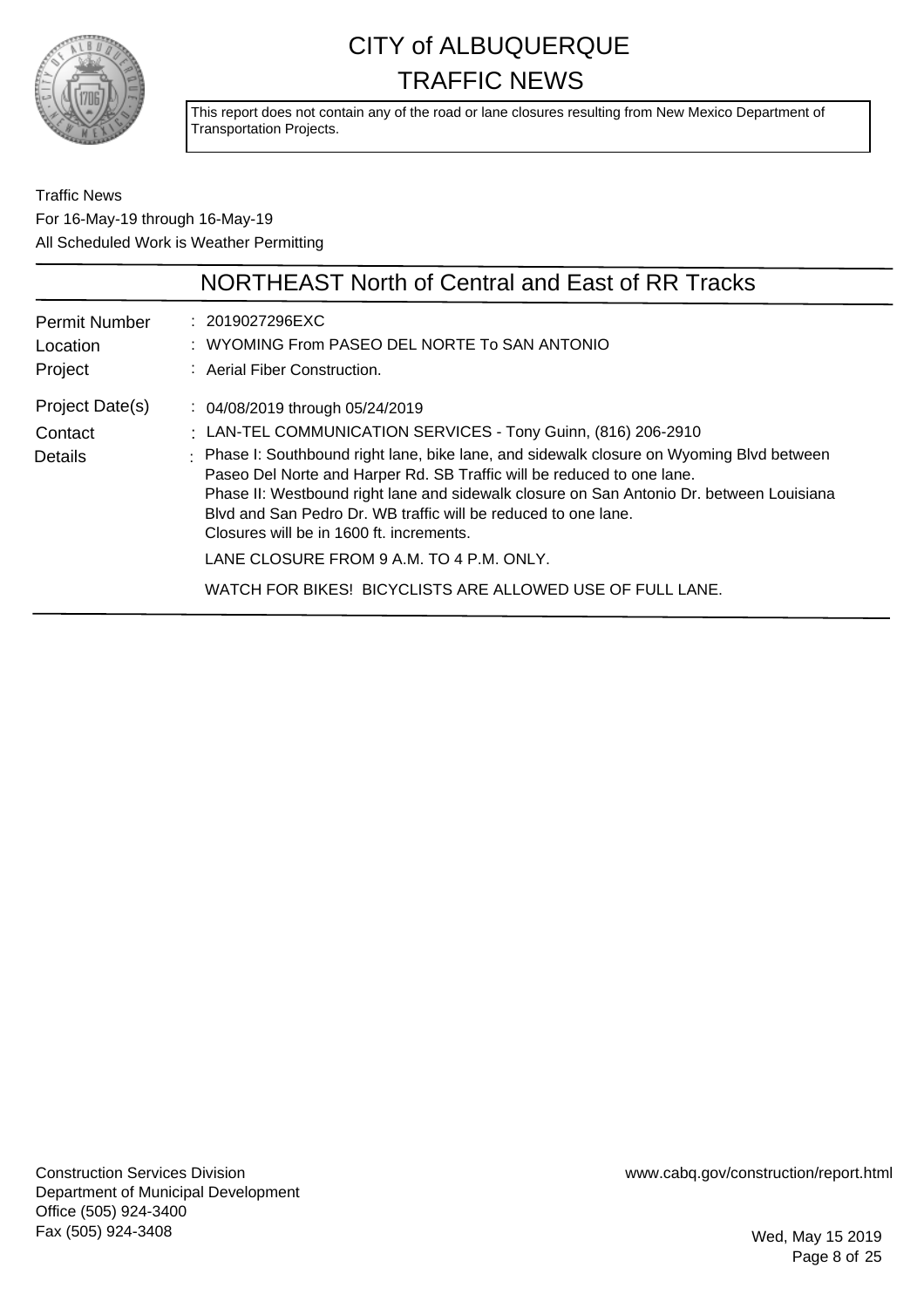

This report does not contain any of the road or lane closures resulting from New Mexico Department of Transportation Projects.

#### Traffic News For 16-May-19 through 16-May-19 All Scheduled Work is Weather Permitting

|                                              | NORTHWEST North of Central and West of RR Tracks                                                                                                                                                                                                      |
|----------------------------------------------|-------------------------------------------------------------------------------------------------------------------------------------------------------------------------------------------------------------------------------------------------------|
| Permit Number<br>Location<br>Project         | : 2019028127EXC<br>5920 2ND ST NW<br>: Remove tree stump that is damaging out gas meter and Line.                                                                                                                                                     |
| Project Date(s)<br>Contact<br><b>Details</b> | : 05/13/2019 through 05/17/2019<br>: NM GAS- Rebecca Krajicek, (505) 697-3127<br>Northbound right lane, bike lane and sidewalk closure on 2nd St. between Placitas and La<br>Plata.<br>LANE CLOSURE FROM 9 A.M. TO 4 P.M. ONLY.                       |
| <b>Permit Number</b><br>Location<br>Project  | : 2019028291EXC<br>: 5350 2ND ST NW<br>: Pull New Fiber.                                                                                                                                                                                              |
| Project Date(s)<br>Contact<br><b>Details</b> | : 05/16/2019 through 05/24/2019<br>: KELLY CABLE - James Richardson, (505) 280-4383<br>Northbound right lane, bike lane and sidewalk closure on 2nd St. south of Montano.<br>LANE CLOSURE FROM 9 A.M. TO 4 P.M. ONLY.                                 |
| <b>Permit Number</b><br>Location<br>Project  | : 2019028281EXC<br>3RD at SUMMER NW<br>: Splice Existing Fiber Cable.                                                                                                                                                                                 |
| Project Date(s)<br>Contact<br><b>Details</b> | : 05/15/2019 through 05/16/2019<br>: CABLECOM - Eugene Gonzales, (505) 604-4101<br>Southbound right lane and sidewalk closure on 3rd St. south of Summer. Traffic will be<br>maintained in the left lane.<br>LANE CLOSURE FROM 9 A.M. TO 4 P.M. ONLY. |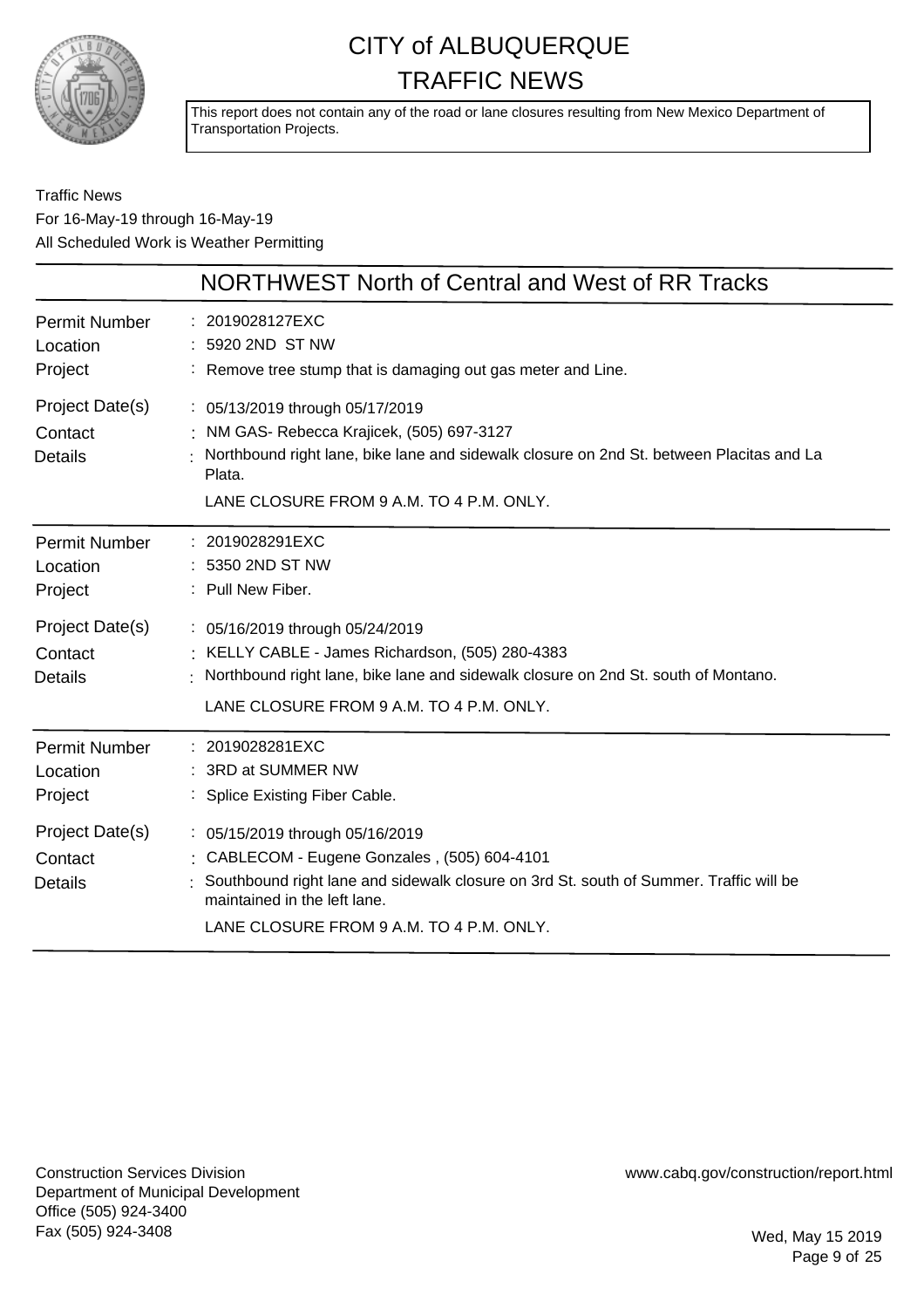

This report does not contain any of the road or lane closures resulting from New Mexico Department of Transportation Projects.

Traffic News For 16-May-19 through 16-May-19 All Scheduled Work is Weather Permitting

|                                                                                             | NORTHWEST North of Central and West of RR Tracks                                                                                                                                                                                                                                                                                                                                        |
|---------------------------------------------------------------------------------------------|-----------------------------------------------------------------------------------------------------------------------------------------------------------------------------------------------------------------------------------------------------------------------------------------------------------------------------------------------------------------------------------------|
| <b>Permit Number</b><br>Location<br>Project                                                 | 2019028335EXC<br>5201 4TH NW<br><b>Emergency Fire Hydrant Replacement</b>                                                                                                                                                                                                                                                                                                               |
| Project Date(s)<br>Contact<br><b>Details</b>                                                | : 05/08/2019 through 05/22/2019<br>: ABCWUA - Carlos A. Sena, (505) 289-3545<br>Southbound right lane and sidewalk closure on 4th St. north of Delmar. Traffic will be<br>maintained in the left lane.<br>Westbound right lane and sidewalk closure on Delmar west of 4th St.<br>Construction permitted between 6AM and 10PM. Closures are continuous until construction is<br>complete |
| <b>Permit Number</b><br>Location<br>Project                                                 | : 2019028207EXC<br>4000 ATRISCO DR NW<br>: Replace Under Ground Valves.                                                                                                                                                                                                                                                                                                                 |
| Project Date(s)<br>Contact<br><b>Details</b>                                                | : 05/13/2019 through 05/17/2019<br>: NM GAS - Steve Baca, (505) 401-7540<br>Northbound bike lane and sidewalk closure on Atrisco between St. Joseph and Mesa Viento.<br>LANE CLOSURE FROM 9 A.M. TO 4 P.M. ONLY.                                                                                                                                                                        |
| <b>Permit Number</b><br>Location<br>Project<br>Project Date(s)<br>Contact<br><b>Details</b> | : 2019027369EXC<br>BLACK ARROYO NW from 17th, 18th to 22nd SE<br>: Install C&G - Asphalt, Asphalt Patch and two ADA Ramps.<br>: 04/26/2019 through 05/17/2019<br>ENVIROWORKS LLC - Michael Webb, (505) 331-6101<br>Westbound right lane and shoulder closure on Black Arroyo between Pinon Altos and Dreamy<br>Way.<br>LANE CLOSURE FROM 9 A.M. TO 4 P.M. ONLY.                         |
| <b>Permit Number</b><br>Location<br>Project                                                 | 2019028377EXC<br>ALLEY AT 215 CENTRAL NW<br>Repair Damaged Conduit and Cable.                                                                                                                                                                                                                                                                                                           |
| Project Date(s)<br>Contact<br><b>Details</b>                                                | : 05/15/2019 through 05/17/2019<br>KELLY CABLE - Dale Lester, (505) 343-1144                                                                                                                                                                                                                                                                                                            |

Construction Services Division Department of Municipal Development Office (505) 924-3400 Fax (505) 924-3408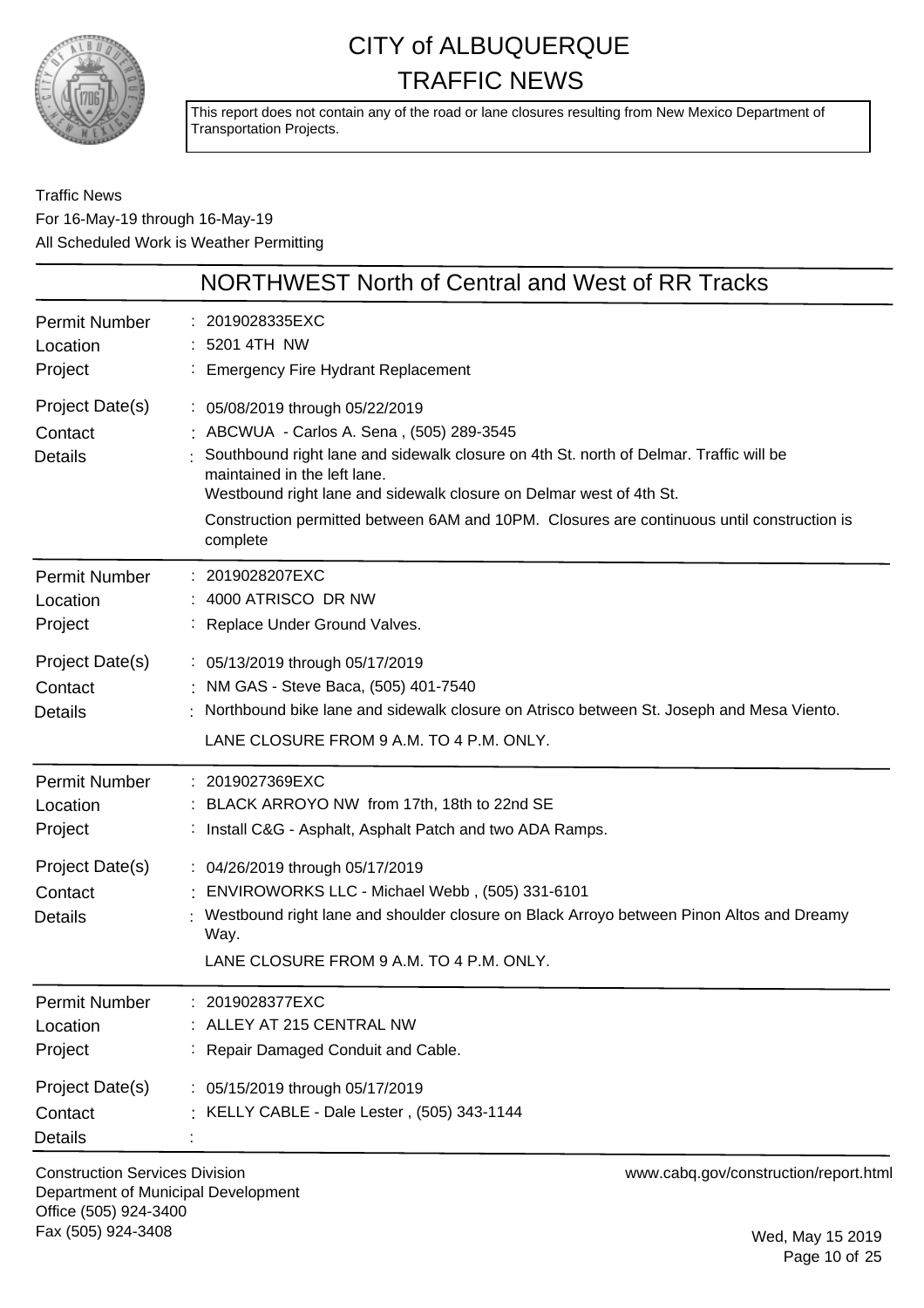

This report does not contain any of the road or lane closures resulting from New Mexico Department of Transportation Projects.

#### Traffic News For 16-May-19 through 16-May-19 All Scheduled Work is Weather Permitting

|                                              | NORTHWEST North of Central and West of RR Tracks                                                                                                                                                                                                                                                            |
|----------------------------------------------|-------------------------------------------------------------------------------------------------------------------------------------------------------------------------------------------------------------------------------------------------------------------------------------------------------------|
| <b>Permit Number</b><br>Location<br>Project  | : 2019028176EXC<br><b>CENTRAL and 2ND NW</b><br>: Grading Sidewalk, Removal and Replacement of Sidewalk, Tree Removal.                                                                                                                                                                                      |
| Project Date(s)<br>Contact<br><b>Details</b> | : 05/07/2019 through 05/22/2019<br>HO CONSTRUCTION - Lissette Serrano, (505) 873-0554<br>Westbound parking lane and sidewalk closure on Central west of 2nd St.<br>CONSTRUCTION PERMITTED BETWEEN 7 A.M. AND 7 P.M. ONLY                                                                                    |
| <b>Permit Number</b><br>Location<br>Project  | : 2019027836SE<br>COPPER From 10TH To 8TH                                                                                                                                                                                                                                                                   |
| Project Date(s)<br>Contact<br><b>Details</b> | : 04/13/2019 through 11/02/2019<br>: DOWNTOWN GROWERS' MARKET- Danielle Schlobohm, (505) 252-2959<br>DOWNTOWN GROWERS MARKET                                                                                                                                                                                |
|                                              | Total closure of eastbound Copper Ave between 10th St. and 8th St., and southbound 8th St.<br>between Copper Ave and Central Ave.<br>Westbound parking lane closure on Central Ave between 8th St. and 10th St.<br>Every Saturday from 7AM to 1PM.                                                          |
| <b>Permit Number</b><br>Location<br>Project  | : 2019028345EXC<br>DELAMAR and 2ND NW<br><b>EMERGENCY VALVE REPAIR</b>                                                                                                                                                                                                                                      |
| Project Date(s)<br>Contact<br><b>Details</b> | : 05/09/2019 through 05/23/2019<br>: ABCWUA - Carlos A. Sena, (505) 289-3545<br>Southbound right lane closure on 2nd St. north of Delmar.<br>Traffic will be maintained in the left lane.<br>Westbound total closure on Delmar west of 2nd St.<br>LANE CLOSURE FROM 9 A.M. TO 4 P.M. ONLY.<br>Follow detour |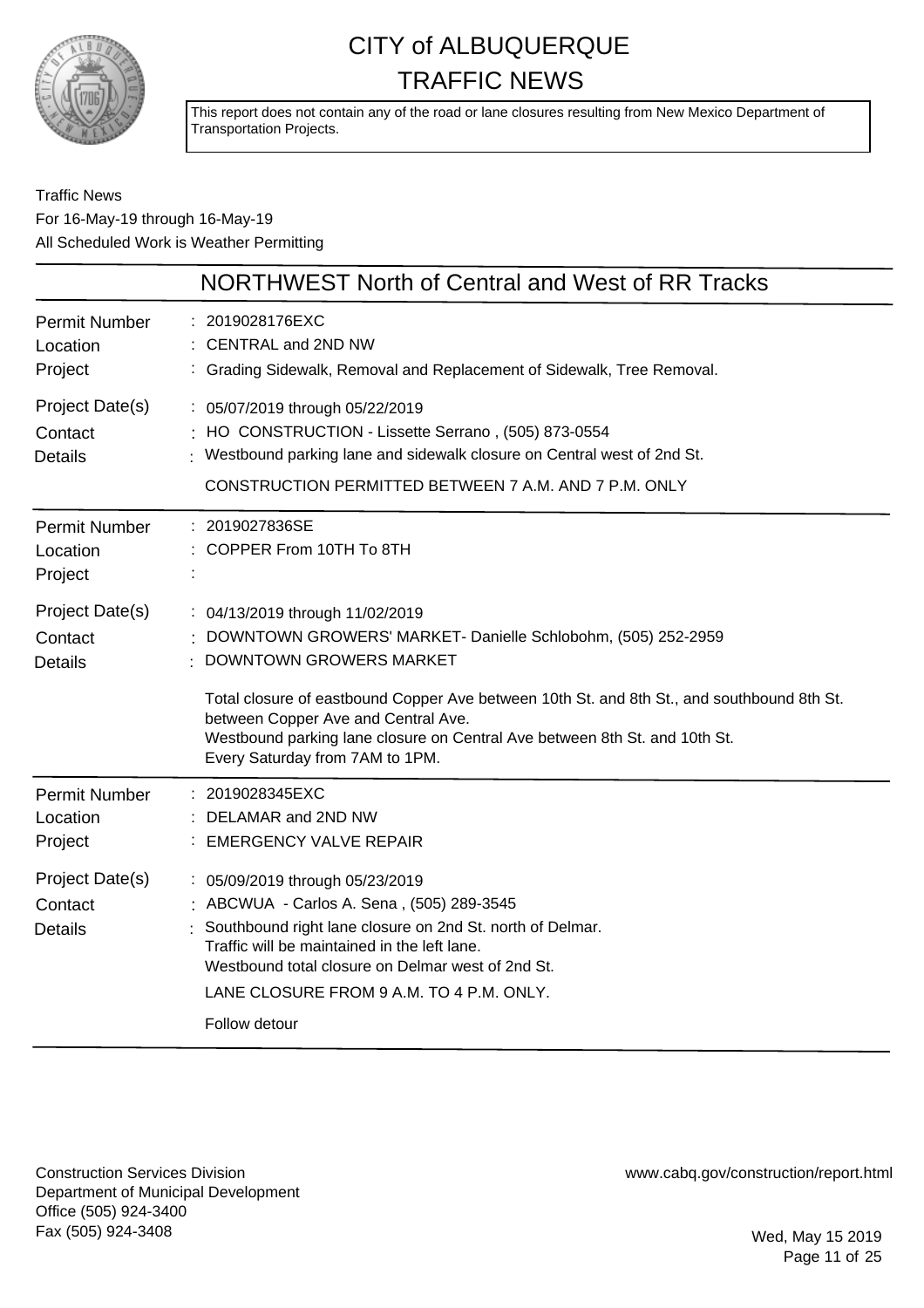

This report does not contain any of the road or lane closures resulting from New Mexico Department of Transportation Projects.

Traffic News For 16-May-19 through 16-May-19 All Scheduled Work is Weather Permitting

|                                              | NORTHWEST North of Central and West of RR Tracks                                                                                                                                                                                                                                                                                                                                                                                                                                                                                                                                                                                       |
|----------------------------------------------|----------------------------------------------------------------------------------------------------------------------------------------------------------------------------------------------------------------------------------------------------------------------------------------------------------------------------------------------------------------------------------------------------------------------------------------------------------------------------------------------------------------------------------------------------------------------------------------------------------------------------------------|
| <b>Permit Number</b><br>Location<br>Project  | : 2019028311EXC<br><b>MONTANO and GUADALUPE TR NW</b><br>: New ADA Ramps & AC Trail.                                                                                                                                                                                                                                                                                                                                                                                                                                                                                                                                                   |
| Project Date(s)<br>Contact<br><b>Details</b> | : 05/16/2019 through 05/31/2019<br>: FRANKLIN'S EARTHMOVING - Hector Perez, (505) 991-2200<br>Eastbound and Westbound right lane, bike lane and sidewalk closure on Montano at Guadalupe<br>Trail. Traffic will be maintained in the left lane in both directions.<br>Closure on both sides of the road simultaneously not permitted.<br>Construction permitted between 6AM and 10PM. Closures are continuous until construction is<br>complete                                                                                                                                                                                        |
| <b>Permit Number</b><br>Location<br>Project  | : 2019028086EXC<br>MONTANO and WINTER HAVEN NW<br>: Remove & Replace ADA Ramps, Sidewalk, Valley Gutter, Curb                                                                                                                                                                                                                                                                                                                                                                                                                                                                                                                          |
| Project Date(s)<br>Contact<br><b>Details</b> | : 05/06/2019 through 05/22/2019<br>FRANKLIN'S EARTHMOVING - Hector Perez, (505) 991-2200<br>Phase 1: Eastbound right lane, bike lane and sidewalk closure on Montano east of Winter<br>Haven.<br>Phase 2: Westbound right lane, bike lane and sidewalk closure on Montano east of Winter<br>Haven.<br>Traffic will be maintained in the left lane in both directions.<br>Phase 3: Eastbound and westbound left lane closures on Montano east of Montano. Traffic will<br>be maintained in the right lane in both directions.<br>Construction permitted between 6AM and 10PM. Closures are continuous until construction is<br>complete |
| <b>Permit Number</b><br>Location<br>Project  | 2019028313EXC<br>OURAY From 57TH To ALAMOGORDO<br>Directional Bore-Install HDPE Conduit                                                                                                                                                                                                                                                                                                                                                                                                                                                                                                                                                |
| Project Date(s)<br>Contact<br><b>Details</b> | : 05/13/2019 through 05/24/2019<br>: ADB Companies - Dave Drury, (954) 515-2034<br>Eastbound partial thru lane, bike lane, and sidewalk closure on Ouray Rd. between 57th St. and<br>Alamogordo Dr. Eastbound traffic will shift to the center turn lane.<br>LANE CLOSURE FROM 9 A.M. TO 6 P.M. ONLY.                                                                                                                                                                                                                                                                                                                                  |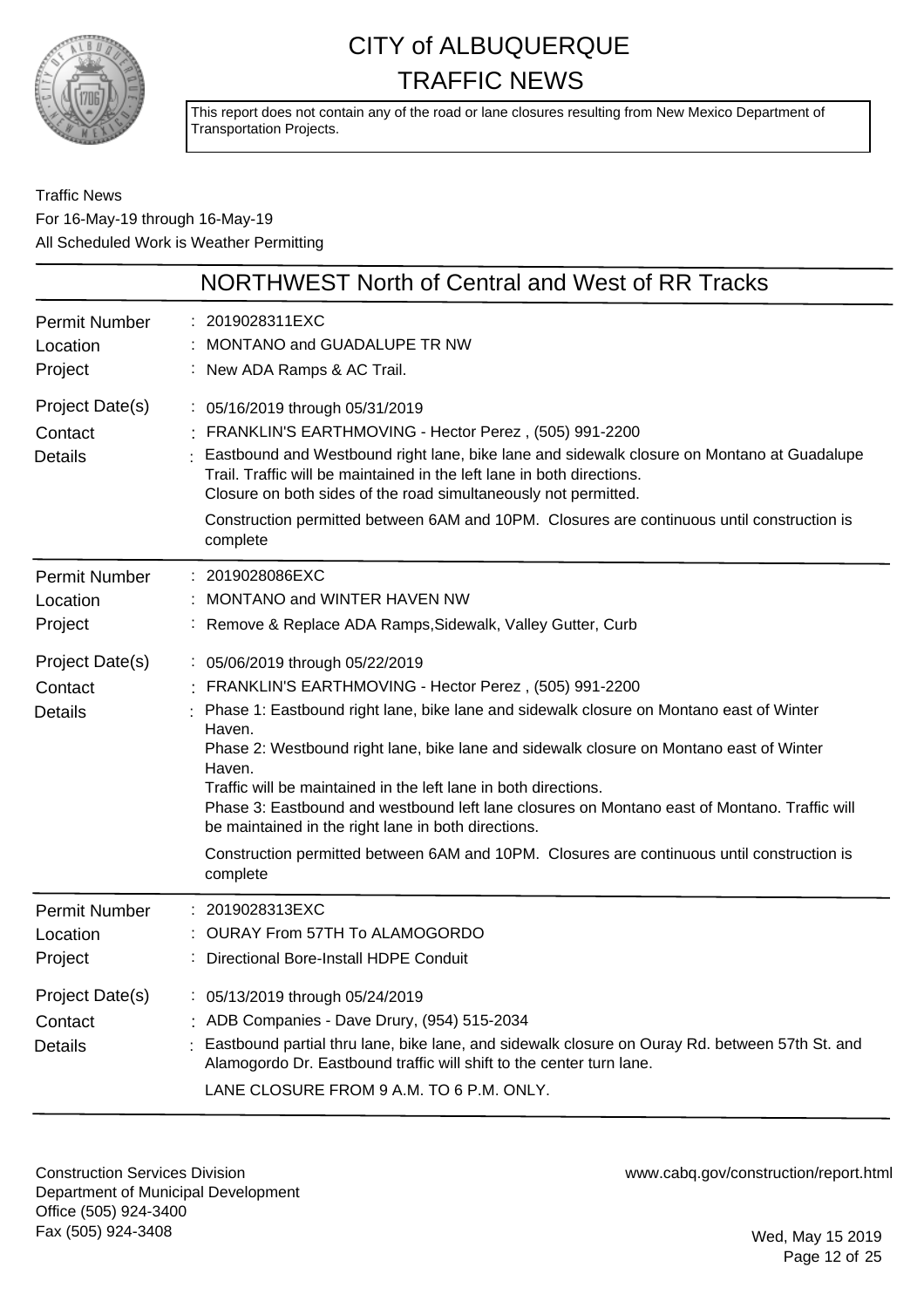

This report does not contain any of the road or lane closures resulting from New Mexico Department of Transportation Projects.

Traffic News For 16-May-19 through 16-May-19 All Scheduled Work is Weather Permitting

|                                              | NORTHWEST North of Central and West of RR Tracks                                                                                                                                                                                                                                                                                                                                                                                                                                                                                                              |
|----------------------------------------------|---------------------------------------------------------------------------------------------------------------------------------------------------------------------------------------------------------------------------------------------------------------------------------------------------------------------------------------------------------------------------------------------------------------------------------------------------------------------------------------------------------------------------------------------------------------|
| <b>Permit Number</b><br>Location<br>Project  | : 2019028319EXC<br>PARADISE From GOLF COURSE To EAGLE RANCH<br>: Utility Boring                                                                                                                                                                                                                                                                                                                                                                                                                                                                               |
| Project Date(s)<br>Contact<br><b>Details</b> | : 05/13/2019 through 07/31/2019<br>: FRANKLINS - Craig Murray, (505) 884-6947<br>Westbound right lane and bike lane closure on Paradise at its intersection with Saguaro St., Joe<br>Montoya PI, Davenport, Farifax and Academy.<br>Traffic will be maintained in the left lane.<br>Construction permitted between 6AM and 10PM. Closures are continuous until construction is<br>complete                                                                                                                                                                    |
| <b>Permit Number</b><br>Location<br>Project  | : 2019028320EXC<br>PARADISE From GOLF COURSE To EAGLE RANCH<br>: Utility Boring.                                                                                                                                                                                                                                                                                                                                                                                                                                                                              |
| Project Date(s)<br>Contact<br><b>Details</b> | : 05/13/2019 through 07/31/2019<br>: FRANKLINS - Craig Murray, (505) 884-6947<br>: Various westbound left lane closures on Paradise between Academy and Golf Course Traffic<br>will be maintained in the right lane.<br>Construction permitted between 6AM and 10PM. Closures are continuous until construction is<br>complete                                                                                                                                                                                                                                |
| <b>Permit Number</b><br>Location<br>Project  | 2019027639EXC<br>PARADISE From DAVENPORT To EAGLE RANCH<br>Paradise Blvd Roadway Improvements Project                                                                                                                                                                                                                                                                                                                                                                                                                                                         |
| Project Date(s)<br>Contact<br><b>Details</b> | : 04/08/2019 through 11/04/2019<br>FRANKLINS - Craig Murray, (505) 884-6947<br>Eastbound right lane and sidewalk closure on Paradise Blvd between Davenport St. and Eagle<br>Ranch Rd.<br>Eastbound traffic will be reduced to one lane.<br>WATCH FOR BIKES! BICYCLISTS ARE ALLOWED USE OF FULL LANE.<br>Construction permitted between 6AM and 10PM. Closures are continuous until construction is<br>complete<br>4/19: Eastbound right lane and sidewalk closure on Paradise between Academy and Davenport.<br>Traffic will be maintained in the left lane. |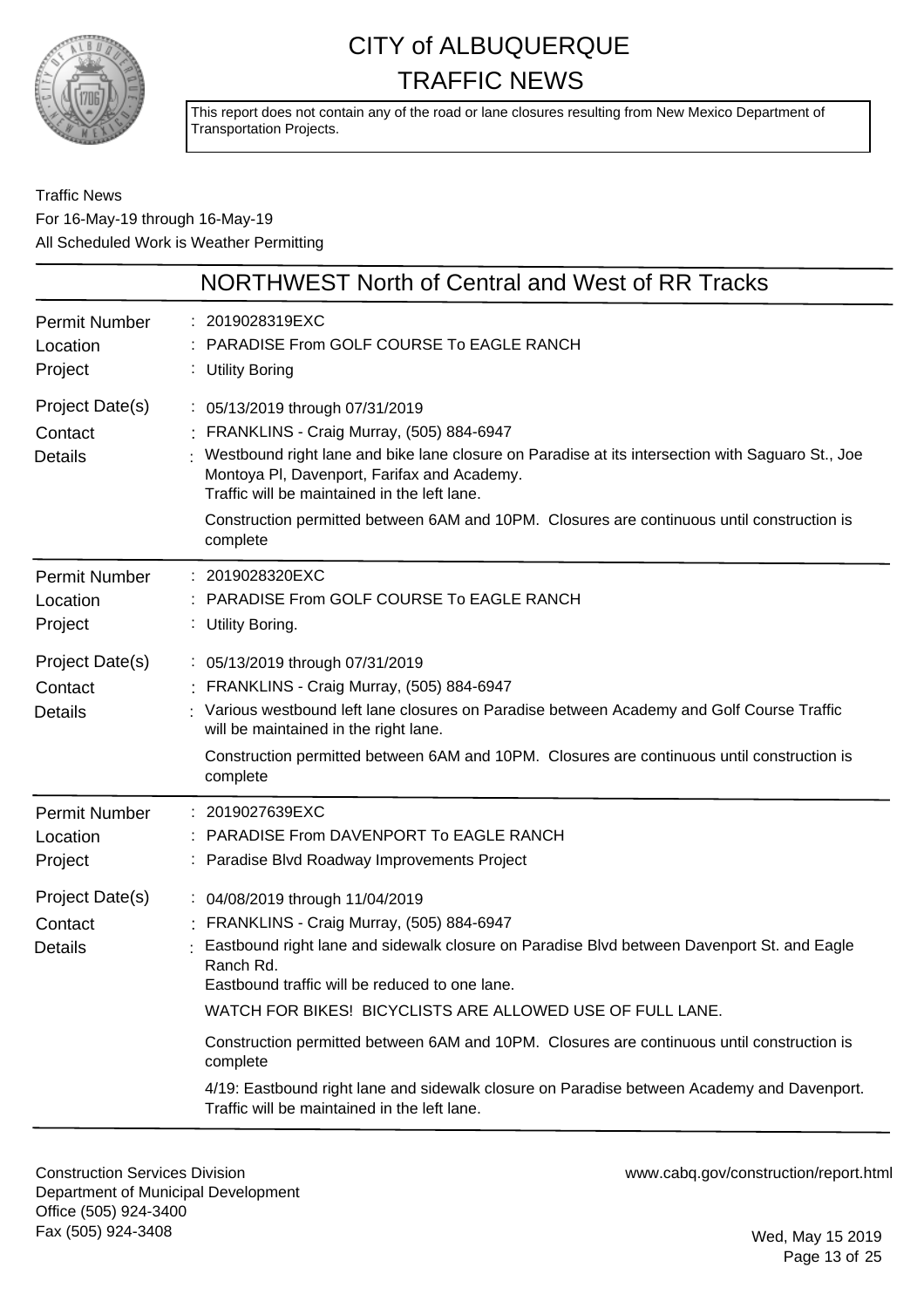

This report does not contain any of the road or lane closures resulting from New Mexico Department of Transportation Projects.

Traffic News For 16-May-19 through 16-May-19 All Scheduled Work is Weather Permitting

|                                             | NORTHWEST North of Central and West of RR Tracks                                                                                                                                                                                                                                                                                                                                                                                                                                                                                                    |
|---------------------------------------------|-----------------------------------------------------------------------------------------------------------------------------------------------------------------------------------------------------------------------------------------------------------------------------------------------------------------------------------------------------------------------------------------------------------------------------------------------------------------------------------------------------------------------------------------------------|
| <b>Permit Number</b><br>Location<br>Project | : 2019028245EXC<br>: RIO GRANDE From CANDELARIA To RIO GRANDE<br>: Roundabout Construction                                                                                                                                                                                                                                                                                                                                                                                                                                                          |
| Project Date(s)<br>Contact<br>Details       | : 05/13/2019 through 09/18/2019<br>: CORNERSTONE CONTRACTOR'S LLC - ELOY M. NEVAREZ, (505) 385-7531<br>: Phase I (5/13 - 7/8): North and southbound inside thru and turn lane closure; traffic will shift to<br>the striped bike lane. Westbound turn and thru lane closure; two-way traffic will be maintained<br>with an eastbound traffic split.<br>ALL DIRECTIONAL MOVEMENTS WILL BE RESTRICTED TO ONE LANE, EXPECT DELAYS.<br>Additional phases to follow.<br>Closure is continuous until construction is complete.<br>Work hours: 6AM to 10PM |

| <b>Permit Number</b><br>Location<br>Project | $: 2019028040 \times C$<br>$\pm$ RIO GRANDE From CANDELARIA To GRIEGOS                                                                                                                                                                                                                                                                                                                                                                 |
|---------------------------------------------|----------------------------------------------------------------------------------------------------------------------------------------------------------------------------------------------------------------------------------------------------------------------------------------------------------------------------------------------------------------------------------------------------------------------------------------|
| Project Date(s)<br>Contact                  | : 04/30/2019 through 05/17/2019<br>: I P R LTD - Mike Daniels, (505) 292-3331                                                                                                                                                                                                                                                                                                                                                          |
| Details                                     | : Phase 1: Center two way left turn lane closure on Rio Grande between Candelaria and Griegos.<br>Phase 2: Northbound total closure with northbound traffic being maintained in the Center Two<br>Way Left turn lane on Rio Grande between Candelaria and Griegos.<br>Phase 3: Northbound total closure with northbound traffic being maintained in the Center Two<br>Way Left turn lane on Rio Grande between Griegos and Candelaria. |
|                                             | CONSTRUCTION PERMITTED BETWEEN 7 A.M. AND 7 P.M. ONLY                                                                                                                                                                                                                                                                                                                                                                                  |
|                                             | Follow detour                                                                                                                                                                                                                                                                                                                                                                                                                          |

Construction Services Division Department of Municipal Development Office (505) 924-3400 Fax (505) 924-3408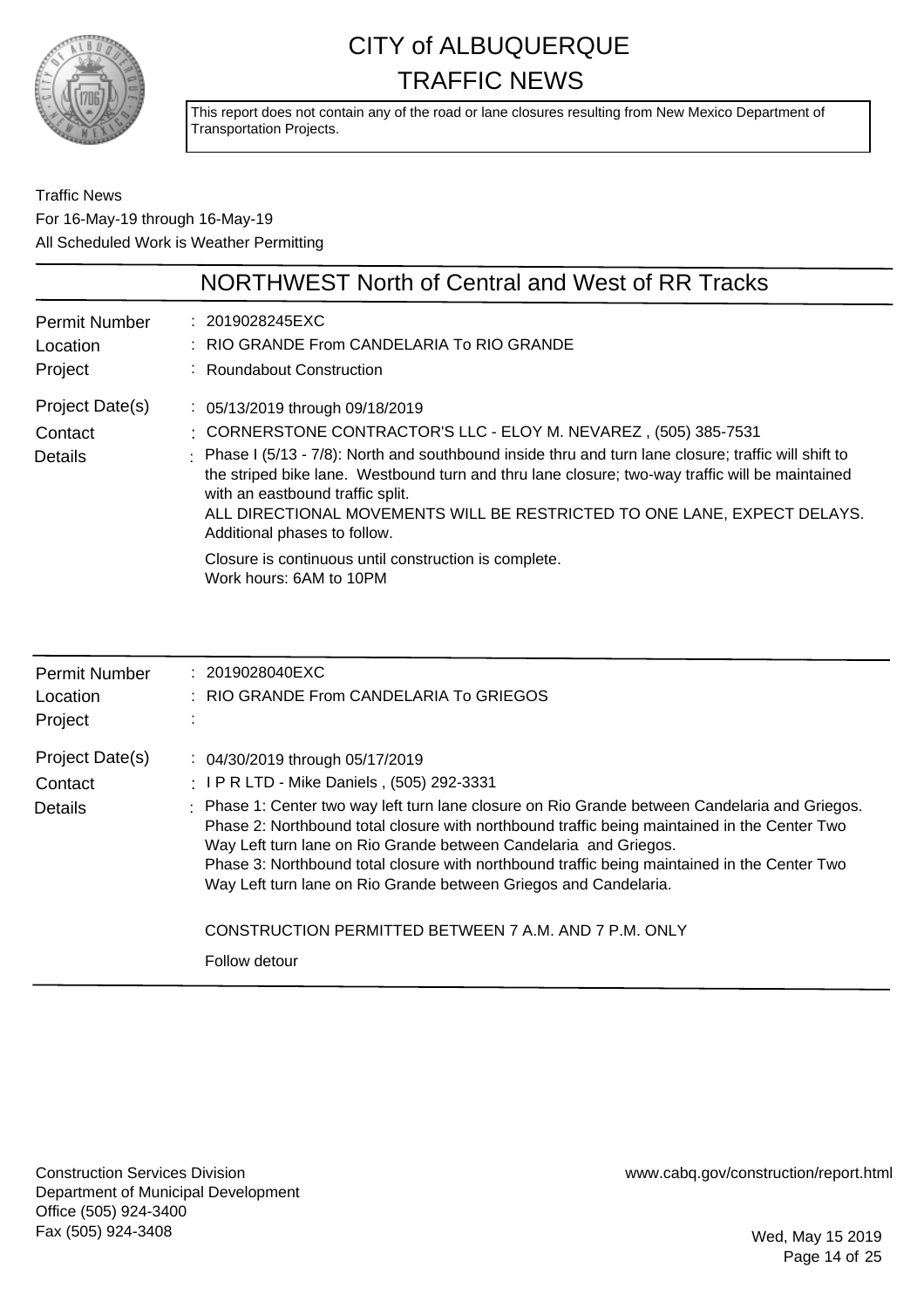

This report does not contain any of the road or lane closures resulting from New Mexico Department of Transportation Projects.

Traffic News For 16-May-19 through 16-May-19 All Scheduled Work is Weather Permitting

|                                              | <b>NORTHWEST North of Central and West of RR Tracks</b>                                                                                                                                                                                                                                                                                                     |
|----------------------------------------------|-------------------------------------------------------------------------------------------------------------------------------------------------------------------------------------------------------------------------------------------------------------------------------------------------------------------------------------------------------------|
| <b>Permit Number</b><br>Location<br>Project  | : 2019028428EXC<br>RIO GRANDE From MOUNTAIN To RIO GRANDE<br><b>EMERGENCY valve leak.</b>                                                                                                                                                                                                                                                                   |
| Project Date(s)<br>Contact<br><b>Details</b> | : 05/14/2019 through 05/21/2019<br>: ABCWUA - Robert Santillanes, (505) 289-3548<br>Northbound right lane closure on Rio Grande north of Mountain.<br>Westbound total closure on Mountain east of Rio Grande.<br>Construction permitted between 6AM and 10PM. Closures are continuous until construction is<br>complete<br>Follow detour                    |
| <b>Permit Number</b><br>Location<br>Project  | : 2019028257EXC<br>5901 SAINT JOSEPHS DR NW<br>: Install a new drivepad per COA Drawing 2426.                                                                                                                                                                                                                                                               |
| Project Date(s)<br>Contact<br><b>Details</b> | : 05/13/2019 through 05/24/2019<br>: CORNERSTONE CONTRACTOR'S LLC - ELOY M. NEVAREZ, (505) 385-7531<br>Northbound lane and sidewalk closure with northbound traffic being maintained in the center<br>two way left turn lane on Atrisco north of Everitt.<br>LANE CLOSURE FROM 6 A.M. to 10 P.M. ONLY                                                       |
| <b>Permit Number</b><br>Location<br>Project  | : 2019028251EXC<br>SILVER CREEK AND LOS VOLCANES NW<br>: Bore to place Fiber optic to address.                                                                                                                                                                                                                                                              |
| Project Date(s)<br>Contact<br><b>Details</b> | : 05/13/2019 through 05/17/2019<br>: KELLY CABLE - Dale Lester, (505) 343-1144<br>Phase 1: Westbound total closure with westbound traffic being maintained in the center two way<br>left turn lane on Los Volcanes between Silver Creek.<br>Southbound shoulder closure on Silver Creek south of Los Voalcanes.<br>LANE CLOSURE FROM 9 A.M. TO 4 P.M. ONLY. |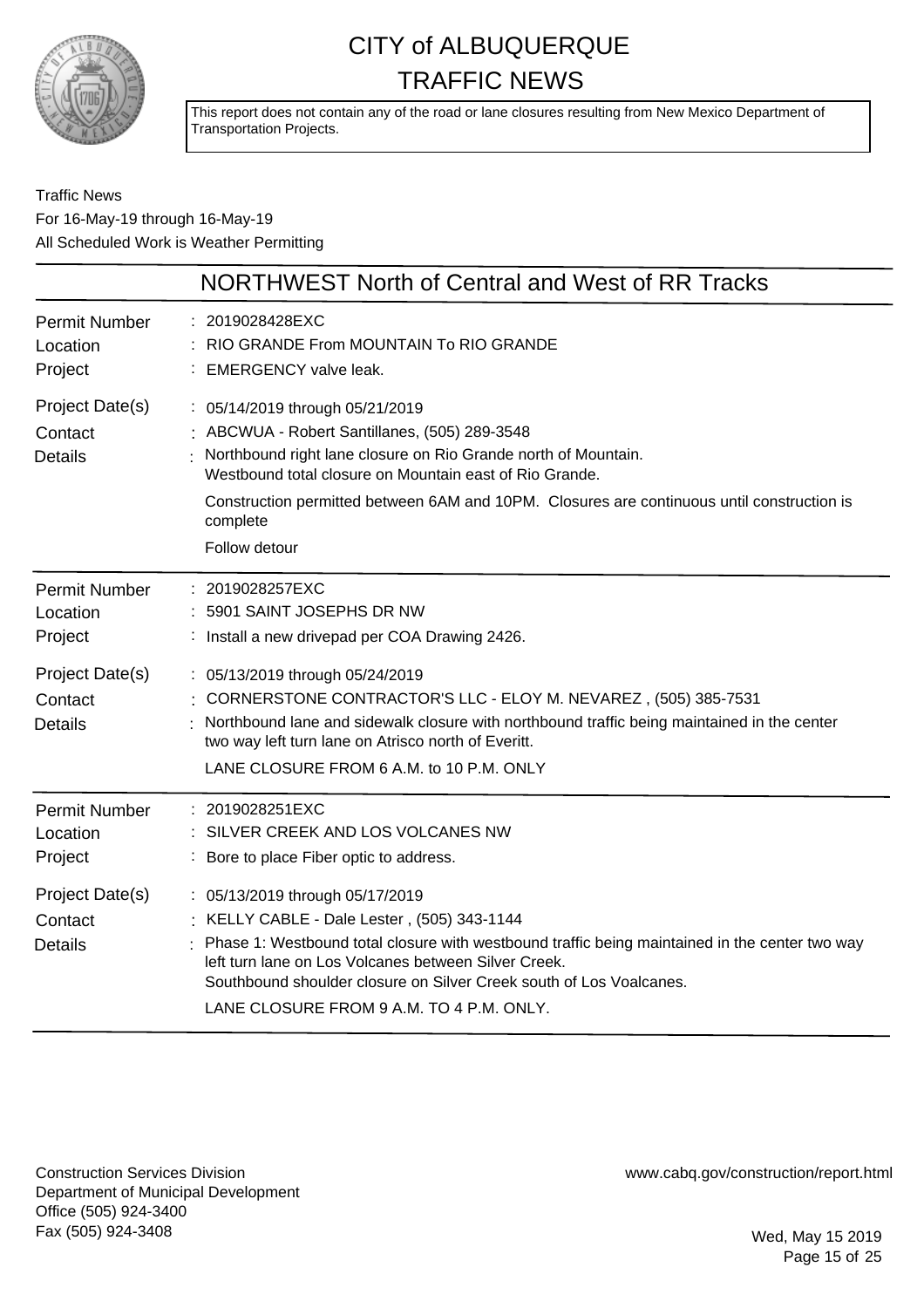

This report does not contain any of the road or lane closures resulting from New Mexico Department of Transportation Projects.

Traffic News For 16-May-19 through 16-May-19 All Scheduled Work is Weather Permitting

|                      | NORTHWEST North of Central and West of RR Tracks          |
|----------------------|-----------------------------------------------------------|
| <b>Permit Number</b> | : 2019028426EXC                                           |
| Location             | $: 7319$ TWO ROCKS RD NW                                  |
| Project              | : REPAIR GAS SERVICE HIT BY A CAR NB SINGLE LANE CLOSURE. |
| Project Date(s)      | : 05/13/2019 through 05/24/2019                           |
| Contact              | : NM GAS- Rebecca Krajicek, (505) 697-3127                |
| <b>Details</b>       | : CONSTRUCTION PERMITTED BETWEEN 7 A.M. AND 7 P.M. ONLY   |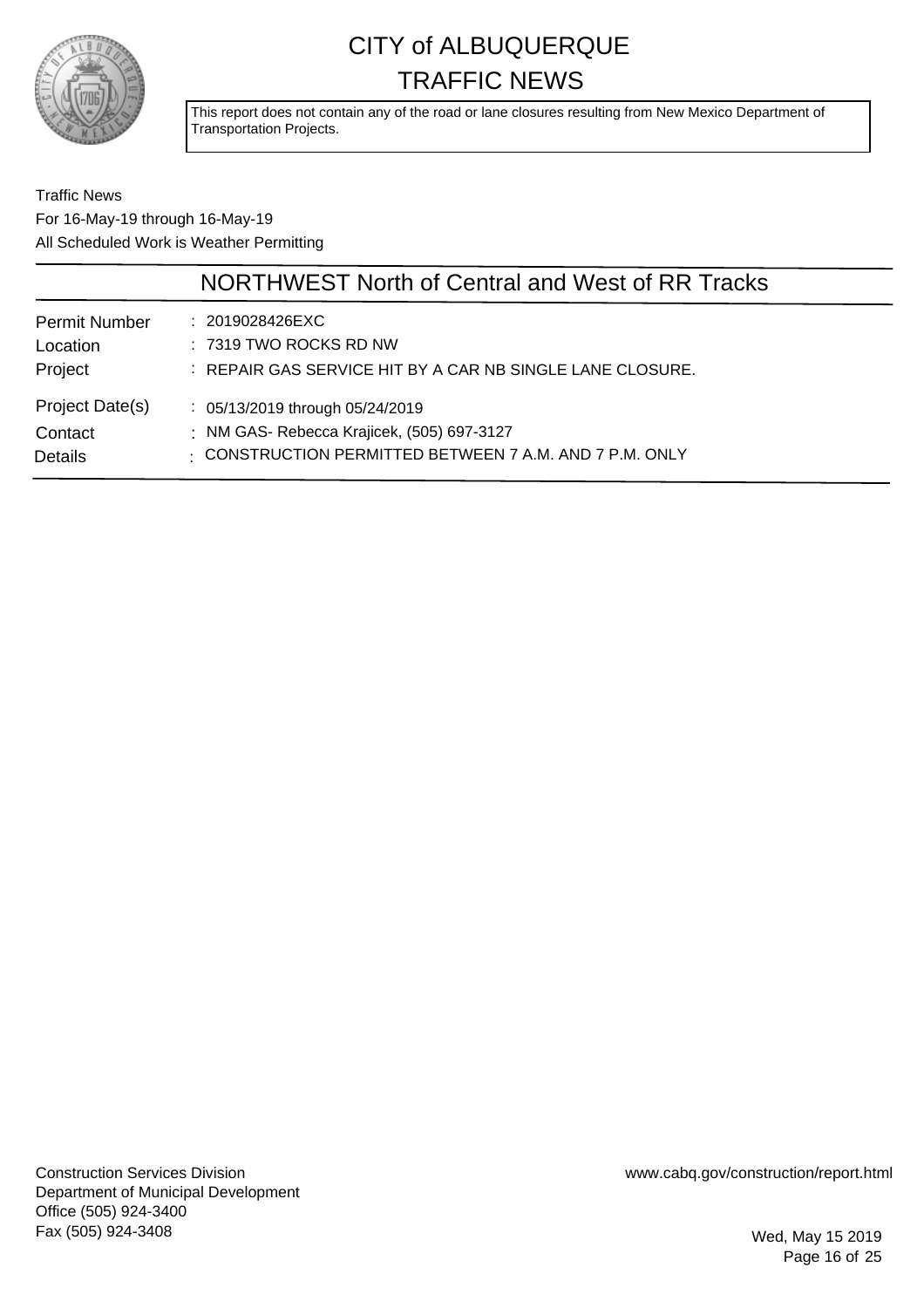

This report does not contain any of the road or lane closures resulting from New Mexico Department of Transportation Projects.

#### Traffic News For 16-May-19 through 16-May-19 All Scheduled Work is Weather Permitting

|                                              | <b>SOUTHEAST South of Central and East of RR Tracks</b>                                                                                                                                                                                                                                                                                                                                                                                                        |
|----------------------------------------------|----------------------------------------------------------------------------------------------------------------------------------------------------------------------------------------------------------------------------------------------------------------------------------------------------------------------------------------------------------------------------------------------------------------------------------------------------------------|
| <b>Permit Number</b><br>Location<br>Project  | : 2019028197EXC<br>AVENIDA CESAR CHAVEZ From BRADBURY To LANGHAM<br>: Existing SAS Rehabilitation Slipline.                                                                                                                                                                                                                                                                                                                                                    |
| Project Date(s)<br>Contact<br><b>Details</b> | : 05/01/2019 through 05/31/2019<br>: AUI- Corey Bond, (505) 966-6387<br>Eastbound and Westbound left lane closures on Avenida Cesar Chavez between Lobo Village<br>and Langham. Traffic in both directions will be maintained in the right and center lanes in both<br>directions.<br>Construction permitted between 6AM and 10PM. Closures are continuous until construction is<br>complete                                                                   |
| <b>Permit Number</b><br>Location<br>Project  | : 2019028031EXC<br>AVENIDA CESAR CHAVEZ From BRADBURY To LANGHAM<br>: Existing SAS rehabilitation Slipline.                                                                                                                                                                                                                                                                                                                                                    |
| Project Date(s)<br>Contact<br><b>Details</b> | : 04/29/2019 through 05/31/2019<br>: AUI- Corey Bond, (505) 966-6387<br>: Westbound left lane closure on Avenida Cesar Chavez between Bradbury and South Diversion<br>Channel Ditch. Traffic will be maintained in the left lane.<br>Construction permitted between 6AM and 10PM. Closures are continuous until construction is<br>complete                                                                                                                    |
| <b>Permit Number</b><br>Location<br>Project  | : 2019028227EXC<br><b>BROADWAY From IRON To LEAD</b><br>: 48in Sewer Rehab.                                                                                                                                                                                                                                                                                                                                                                                    |
| Project Date(s)<br>Contact<br><b>Details</b> | : 05/14/2019 through 07/19/2019<br>: TLC - Angie Gibson, (505) 761-5546<br>Northbound and southbound left lane and left turn lane closures on Broadway between Coal<br>and Iron.<br>There will not be through access on Iron and Lead.<br>Westbound right and left lane closures on one way Lead east of Broadway with only right turn<br>lane open.<br>Construction permitted between 6AM and 10PM. Closures are continuous until construction is<br>complete |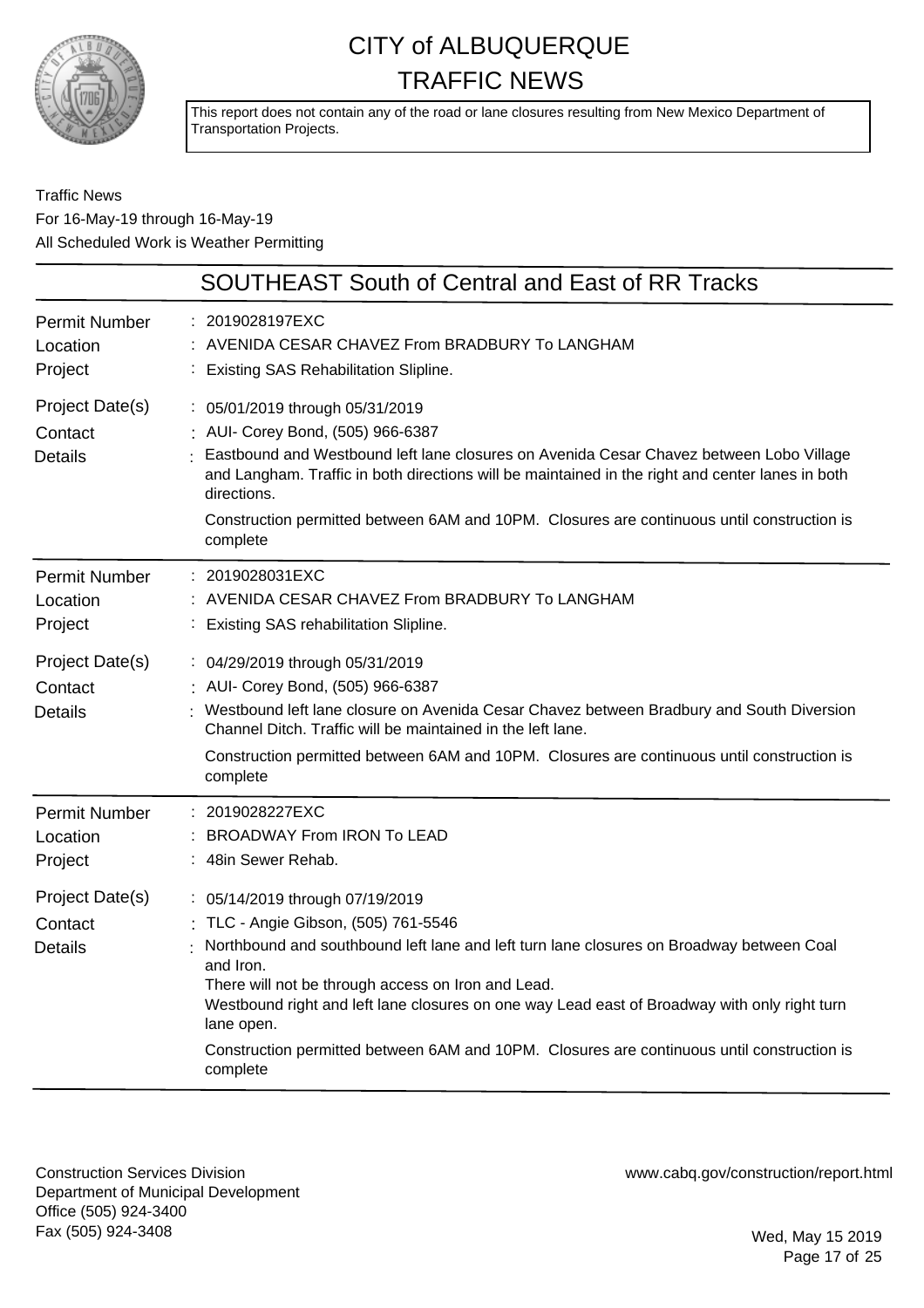

This report does not contain any of the road or lane closures resulting from New Mexico Department of Transportation Projects.

Traffic News For 16-May-19 through 16-May-19 All Scheduled Work is Weather Permitting

|                                                                                             | SOUTHEAST South of Central and East of RR Tracks                                                                                                                                                                                                                                                                                                                                                                                                                                                                                                                                                                           |
|---------------------------------------------------------------------------------------------|----------------------------------------------------------------------------------------------------------------------------------------------------------------------------------------------------------------------------------------------------------------------------------------------------------------------------------------------------------------------------------------------------------------------------------------------------------------------------------------------------------------------------------------------------------------------------------------------------------------------------|
| <b>Permit Number</b><br>Location<br>Project                                                 | 2019028283EXC<br>BROADWAY From ETHLYN To WOODWARD<br>Installation of Fiber Optic Lines.                                                                                                                                                                                                                                                                                                                                                                                                                                                                                                                                    |
| Project Date(s)<br>Contact<br><b>Details</b>                                                | : 05/15/2019 through 05/17/2019<br>: ALBUQUERQUE ASPHALT- Brian W Loughridge, (505) 991-5916<br>Southbound right lane and sidewalk closure on Broadway between Ethlyn and Woodward.<br>Traffic will be maintained in the left lane.<br>Westbound shoulder closure between Broadway and 2nd St.<br>Construction permitted between 6AM and 10PM. Closures are continuous until construction is<br>complete                                                                                                                                                                                                                   |
| <b>Permit Number</b><br>Location<br>Project<br>Project Date(s)<br>Contact<br><b>Details</b> | 2019028145EXC<br>6718 CENTRAL SE<br>Bore Fiber to Address.<br>: 05/08/2019 through 05/17/2019<br>: KELLY CABLE - James Richardson, (505) 280-4383<br>Eastbound right lane and sidewalk closure on Central between Florida and Indiana. Traffic will<br>be maintained in the left lane.                                                                                                                                                                                                                                                                                                                                     |
|                                                                                             | LANE CLOSURE FROM 9 A.M. TO 4 P.M. ONLY.                                                                                                                                                                                                                                                                                                                                                                                                                                                                                                                                                                                   |
| <b>Permit Number</b><br>Location<br>Project                                                 | : 2019027563EXC<br><b>CENTRAL From WYOMING To EUBANK</b><br>Pavement Resurfacing and Milling.                                                                                                                                                                                                                                                                                                                                                                                                                                                                                                                              |
| Project Date(s)<br>Contact<br><b>Details</b>                                                | : 04/08/2019 through 05/18/2019<br>: CUTLER REPAVING - Douglas Cutler, (505) 350-3983<br>Phase 1 9am-4pm: Eastbound and Westbound right lane and center lane closures on Central<br>between Wyoming and Eubank. Traffic will be maintained in the left lane in both directions.<br>Phase2: Eastbound and Westbound center lane, left lane closures and two way left turn center<br>lane closure on Central between Wyoming and Eubank.<br>Phase 3 6pm-12am: Various lane closures on Central at the intersection of Central and Eubank<br>in both directions.<br>LANE CLOSURE FROM 6 A.M. to 10 P.M. ONLY<br>Follow detour |

Construction Services Division Department of Municipal Development Office (505) 924-3400 Fax (505) 924-3408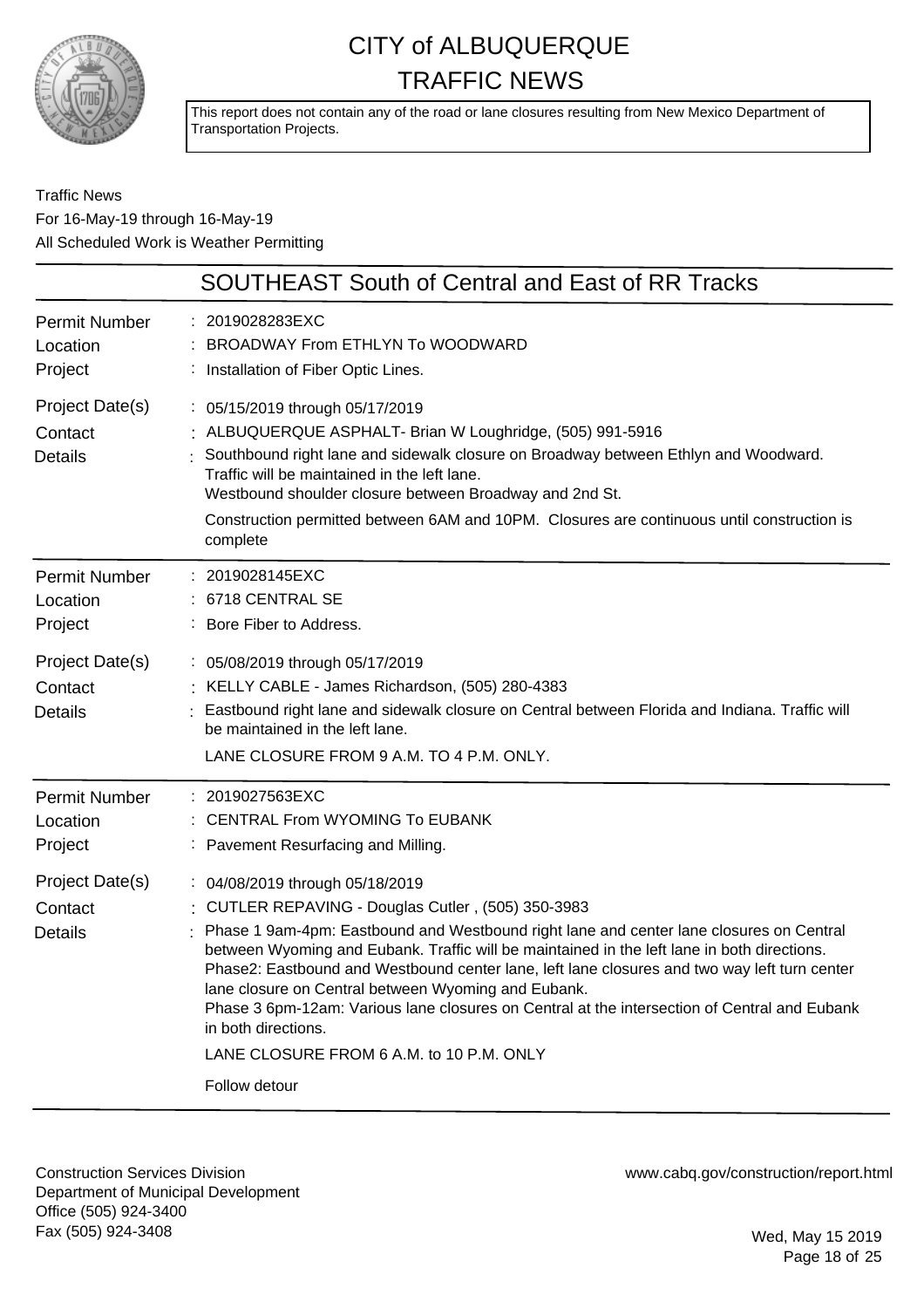

This report does not contain any of the road or lane closures resulting from New Mexico Department of Transportation Projects.

Traffic News For 16-May-19 through 16-May-19 All Scheduled Work is Weather Permitting

|                                                                                             | SOUTHEAST South of Central and East of RR Tracks                                                                                                                                                                                                                                                                                                                                                                                                                                                                                   |
|---------------------------------------------------------------------------------------------|------------------------------------------------------------------------------------------------------------------------------------------------------------------------------------------------------------------------------------------------------------------------------------------------------------------------------------------------------------------------------------------------------------------------------------------------------------------------------------------------------------------------------------|
| <b>Permit Number</b><br>Location<br>Project                                                 | 2019028326EXC<br>5915 GIBSON BLVD SE<br>Emergency Fire Hydrant Replacement.                                                                                                                                                                                                                                                                                                                                                                                                                                                        |
| Project Date(s)<br>Contact<br><b>Details</b>                                                | : 05/10/2019 through 05/24/2019<br>ABCWUA - Carlos A. Sena, (505) 289-3545<br>Westbound right lane and sidewalk closure on Gibson at its intersection with California. Traffic<br>will be maintained in the center and left lanes.<br>Southbound parking lane and sidewalk closure on California north Gibson.<br>Construction permitted between 6AM and 10PM. Closures are continuous until construction is<br>complete<br>Emergency utility work. Various lanes closed and potential sidewalk closures. Seek alternate<br>route. |
| <b>Permit Number</b><br>Location<br>Project                                                 | 2019028321EXC<br>GIBSON at I25<br>Pier Cap Modification and Epoxy Injection and Bearing Prep on Bridges 6230/6231                                                                                                                                                                                                                                                                                                                                                                                                                  |
| Project Date(s)<br>Contact<br><b>Details</b>                                                | : 04/30/2019 through 05/24/2019<br>: HASSE CONTRACTING CO- Leroy Molina, (505) 242-9226<br>East and westbound outside lane closures on Gibson Blvd at I25. I25 southbound to eastbound<br>Gibson off-ramp will be closed.<br>7AM to 7PM<br>CONSTRUCTION PERMITTED BETWEEN 9 A.M. AND 7 P.M. ONLY                                                                                                                                                                                                                                   |
| <b>Permit Number</b><br>Location<br>Project<br>Project Date(s)<br>Contact<br><b>Details</b> | 2019027548EXC<br>LOUISIANA From GIBSON REGIONAL DRAINAGE FACILITY<br>: Traffic Signal & Asphalt Patching<br>: 03/29/2019 through 05/17/2019<br>FRANKLIN'S EARTHMOVING - Hector Perez, (505) 991-2200<br>Northbound right lane and sidewalk closure on Louisiana north and south of Gibson. Traffic will<br>be maintained in the left lane.<br>Eastbound right lane and center lane closure on Gibson west of Louisiana.<br>CONSTRUCTION PERMITTED BETWEEN 7 A.M. AND 7 P.M. ONLY                                                   |
|                                                                                             | Follow detour                                                                                                                                                                                                                                                                                                                                                                                                                                                                                                                      |

Construction Services Division Department of Municipal Development Office (505) 924-3400 Fax (505) 924-3408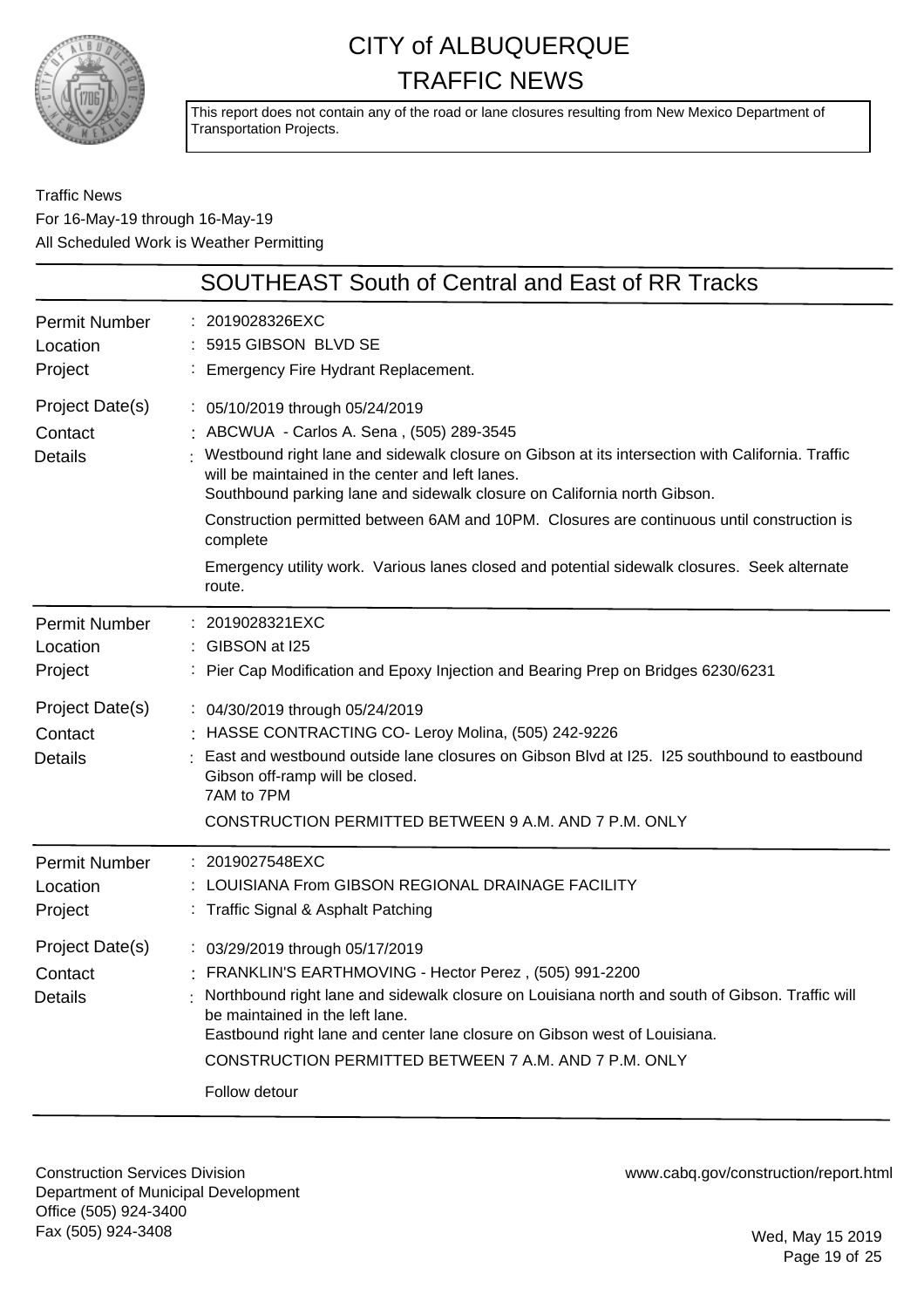

This report does not contain any of the road or lane closures resulting from New Mexico Department of Transportation Projects.

#### Traffic News For 16-May-19 through 16-May-19 All Scheduled Work is Weather Permitting

|                                                                                      | <b>SOUTHEAST South of Central and East of RR Tracks</b>                                                                                                                                                                                                                                                                                                                                                                                                                                                |
|--------------------------------------------------------------------------------------|--------------------------------------------------------------------------------------------------------------------------------------------------------------------------------------------------------------------------------------------------------------------------------------------------------------------------------------------------------------------------------------------------------------------------------------------------------------------------------------------------------|
| Permit Number                                                                        | : 2019028205EXC                                                                                                                                                                                                                                                                                                                                                                                                                                                                                        |
| Location                                                                             | MONTE VISTA From DARTMOUTH To MONTE VISTA                                                                                                                                                                                                                                                                                                                                                                                                                                                              |
| Project                                                                              | : Place Conduit and Fiber No parking                                                                                                                                                                                                                                                                                                                                                                                                                                                                   |
| Project Date(s)                                                                      | : 05/15/2019 through 05/16/2019                                                                                                                                                                                                                                                                                                                                                                                                                                                                        |
| Contact                                                                              | : LIGHT CONNECTIONS - Steve Litle, (303) 809-7696                                                                                                                                                                                                                                                                                                                                                                                                                                                      |
| <b>Details</b>                                                                       | LANE CLOSURE FROM 6 A.M. to 10 P.M. ONLY                                                                                                                                                                                                                                                                                                                                                                                                                                                               |
| <b>Permit Number</b>                                                                 | : 2019028307EXC                                                                                                                                                                                                                                                                                                                                                                                                                                                                                        |
| Location                                                                             | : SAN PEDRO From EASTERN To GIBSON                                                                                                                                                                                                                                                                                                                                                                                                                                                                     |
| Project                                                                              | : Groundwater Sampling Activities.                                                                                                                                                                                                                                                                                                                                                                                                                                                                     |
| Project Date(s)                                                                      | : 05/16/2019 through 05/16/2019                                                                                                                                                                                                                                                                                                                                                                                                                                                                        |
| Contact                                                                              | EA ENGINEERING - Carlos Montoya, (505) 224-9013                                                                                                                                                                                                                                                                                                                                                                                                                                                        |
| <b>Details</b>                                                                       | CONSTRUCTION PERMITTED BETWEEN 7 A.M. AND 7 P.M. ONLY                                                                                                                                                                                                                                                                                                                                                                                                                                                  |
| Permit Number<br>Location<br>Project<br>Project Date(s)<br>Contact<br><b>Details</b> | : 2019027705EXC<br>: UNIVERSITY From GIBSON To GERALD<br>: Full closure one direction at a time on University for Per University Bikeways Project COA<br>#7956.92 Plan.<br>: 04/15/2019 through 05/26/2019<br>: Albuquerque Asphalt Inc - Adrian Williams, (505) 270-9216<br>: Phase 1: Southbound total closure on University between Gibson and Sycamore.<br>Phase 2: Northbound total closure on University between Gerald and Gibson.<br>LANE CLOSURE FROM 6 A.M. to 10 P.M. ONLY<br>Follow detour |
| <b>Permit Number</b>                                                                 | : 2019028357EXC                                                                                                                                                                                                                                                                                                                                                                                                                                                                                        |
| Location                                                                             | : UNIVERSITY and RANDOLPH and WOODWARD                                                                                                                                                                                                                                                                                                                                                                                                                                                                 |
| Project                                                                              | : Splice Existing Node                                                                                                                                                                                                                                                                                                                                                                                                                                                                                 |
| Project Date(s)                                                                      | : 05/16/2019 through 05/17/2019                                                                                                                                                                                                                                                                                                                                                                                                                                                                        |
| Contact                                                                              | : CABLECOM - Eugene Gonzales, (505) 604-4101                                                                                                                                                                                                                                                                                                                                                                                                                                                           |
| <b>Details</b>                                                                       | : LANE CLOSURE FROM 6 A.M. to 10 P.M. ONLY                                                                                                                                                                                                                                                                                                                                                                                                                                                             |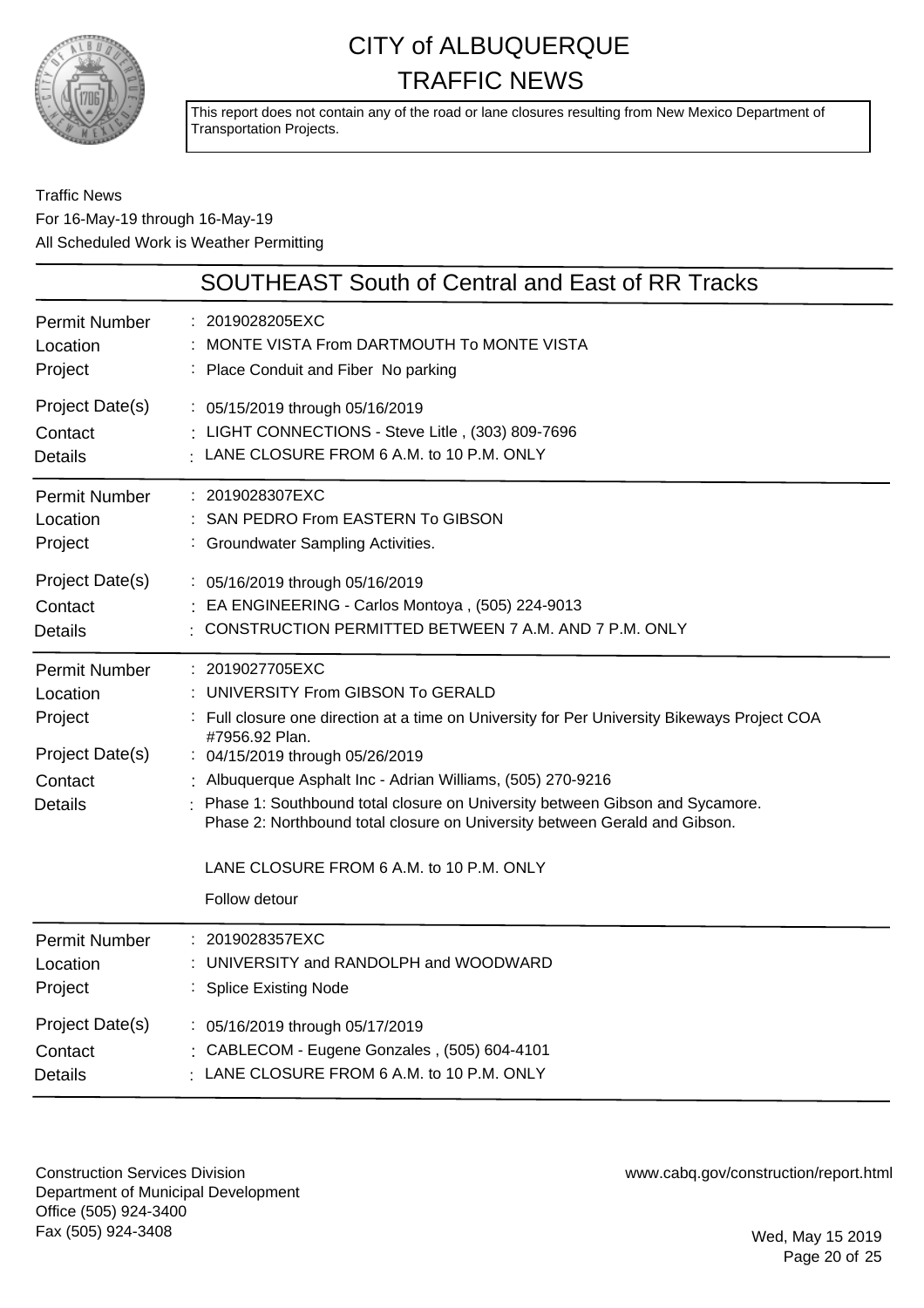

This report does not contain any of the road or lane closures resulting from New Mexico Department of Transportation Projects.

#### Traffic News For 16-May-19 through 16-May-19 All Scheduled Work is Weather Permitting

|                                                                                      | <b>SOUTHEAST South of Central and East of RR Tracks</b>                                                                                                                                                                                                                                                                                                                                                                                                                                                                                                                                                                                                     |
|--------------------------------------------------------------------------------------|-------------------------------------------------------------------------------------------------------------------------------------------------------------------------------------------------------------------------------------------------------------------------------------------------------------------------------------------------------------------------------------------------------------------------------------------------------------------------------------------------------------------------------------------------------------------------------------------------------------------------------------------------------------|
| <b>Permit Number</b><br>Location<br>Project                                          | : 2019027061EXC<br>UNIVERSITY From SAN JOSE To GIBSON<br>: Removal of existing asphalt, placement of new curb and gutter, sidewalk and ADA Ramps.                                                                                                                                                                                                                                                                                                                                                                                                                                                                                                           |
| Project Date(s)<br>Contact<br><b>Details</b>                                         | : 03/11/2019 through 05/24/2019<br>: Albuquerque Asphalt Inc - Adrian Williams, (505) 270-9216<br>: Phase 1: Southbound bike lane and sidewalk closure on University between Gibson and San<br>Jose.<br>Phase 2: Northbound parking lane closure on University south of San Jose.<br>Construction permitted between 6AM and 10PM. Closures are continuous until construction is<br>complete<br>4/1 - Northbound right lane and sidewalk closure with northbound traffic being maintained in the<br>center of the road on University between San Jose and Gibson.<br>5/6: Northbound total closure on University between San Jose and Gerald. Follow Detour. |
| Permit Number<br>Location<br>Project<br>Project Date(s)<br>Contact<br><b>Details</b> | : 2019028423EXC<br>$: 7404$ ZUNI RD SE<br>: EMERGENCY Valve Replacement.<br>: 05/13/2019 through 05/20/2019<br>: ABCWUA - Ron Vigil, (505) 289-3583                                                                                                                                                                                                                                                                                                                                                                                                                                                                                                         |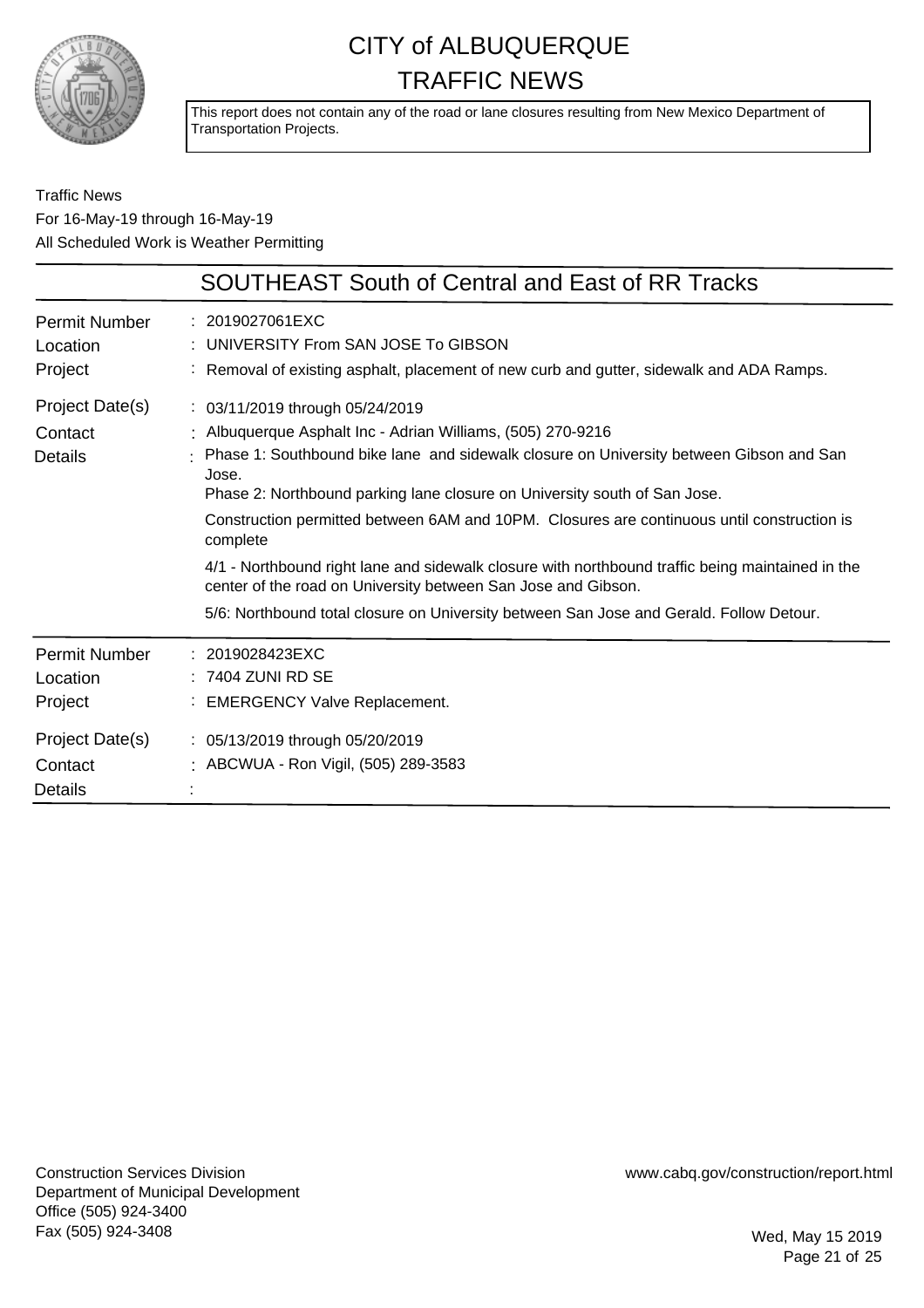

This report does not contain any of the road or lane closures resulting from New Mexico Department of Transportation Projects.

#### Traffic News For 16-May-19 through 16-May-19 All Scheduled Work is Weather Permitting

|                                              | <b>SOUTHWEST South of Central and West of RR Tracks</b>                                                                                                                                                                                                                                                                                                                                                                                                                                                                                                                                                                 |
|----------------------------------------------|-------------------------------------------------------------------------------------------------------------------------------------------------------------------------------------------------------------------------------------------------------------------------------------------------------------------------------------------------------------------------------------------------------------------------------------------------------------------------------------------------------------------------------------------------------------------------------------------------------------------------|
| <b>Permit Number</b>                         | : 2019028152EXC                                                                                                                                                                                                                                                                                                                                                                                                                                                                                                                                                                                                         |
| Location                                     | : BRIDGE AT 4TH SW                                                                                                                                                                                                                                                                                                                                                                                                                                                                                                                                                                                                      |
| Project                                      | : Replace Drivepad and Curb Cut Approval.                                                                                                                                                                                                                                                                                                                                                                                                                                                                                                                                                                               |
| Project Date(s)<br>Contact<br><b>Details</b> | : 05/03/2019 through 05/17/2019<br>: Del Norte Construction LLC- Samuel Burciaga, (505) 270-7761<br>: Northbound parking lane and sidewalk closure on 4th St. south of Bridge.<br>LANE CLOSURE FROM 9 A.M. TO 4 P.M. ONLY.                                                                                                                                                                                                                                                                                                                                                                                              |
| <b>Permit Number</b>                         | : 2019028389EXC                                                                                                                                                                                                                                                                                                                                                                                                                                                                                                                                                                                                         |
| Location                                     | : 86TH From SAGE To SAN YGNACIO                                                                                                                                                                                                                                                                                                                                                                                                                                                                                                                                                                                         |
| Project                                      | : Microsurfacing                                                                                                                                                                                                                                                                                                                                                                                                                                                                                                                                                                                                        |
| Project Date(s)                              | : 05/10/2019 through 05/30/2019                                                                                                                                                                                                                                                                                                                                                                                                                                                                                                                                                                                         |
| Contact                                      | : INTERMOUNTAIN SLURRY SEAL - Taylor Baggs, (385) 321-6125                                                                                                                                                                                                                                                                                                                                                                                                                                                                                                                                                              |
| <b>Details</b>                               | : LANE CLOSURE FROM 6 A.M. to 10 P.M. ONLY                                                                                                                                                                                                                                                                                                                                                                                                                                                                                                                                                                              |
| <b>Permit Number</b>                         | : 2019028349EXC                                                                                                                                                                                                                                                                                                                                                                                                                                                                                                                                                                                                         |
| Location                                     | : BLAKE From 98TH To UNSER                                                                                                                                                                                                                                                                                                                                                                                                                                                                                                                                                                                              |
| Project                                      | : Microsurfacing.                                                                                                                                                                                                                                                                                                                                                                                                                                                                                                                                                                                                       |
| Project Date(s)<br>Contact<br><b>Details</b> | : 05/10/2019 through 05/30/2019<br>INTERMOUNTAIN SLURRY SEAL - Taylor Baggs, (385) 321-6125<br>Phase 1: Westbound lane closure on Blake between Unser and 98th St. Traffic will be<br>maintained in the center two way left turn lane.<br>Phase 2: Eastbound lane closure on Blake between 98th St. and Unser. Traffic will be<br>maintained in the center two way left turn lane.<br>Phase 3: Center two way left turn lane closure on Blake between 98th St. and Unser.<br>Maximum work zone length permitted is 1600'.<br>Construction permitted between 6AM and 10PM. Closures are continuous until construction is |
|                                              | complete<br>Follow detour                                                                                                                                                                                                                                                                                                                                                                                                                                                                                                                                                                                               |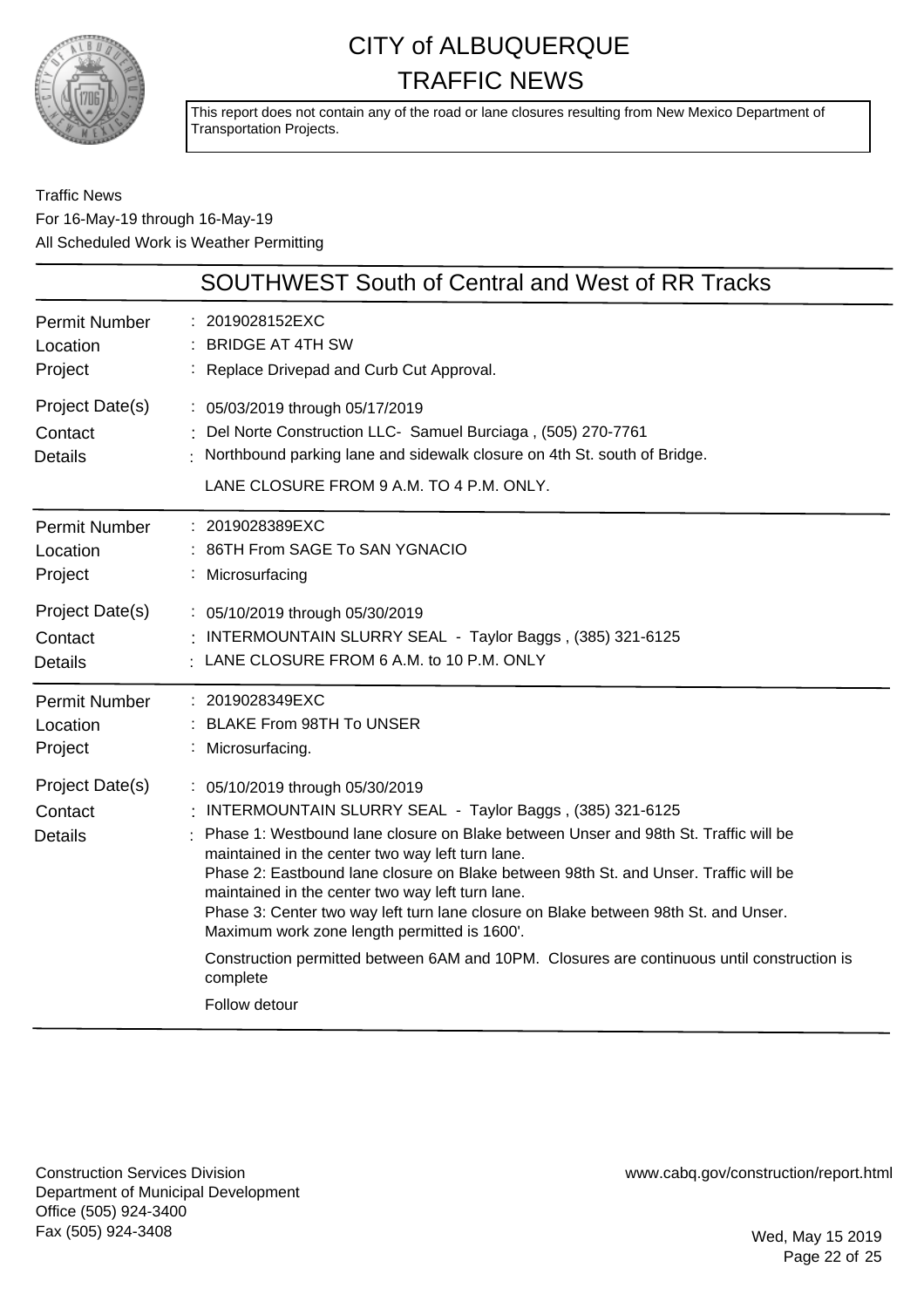

This report does not contain any of the road or lane closures resulting from New Mexico Department of Transportation Projects.

#### Traffic News For 16-May-19 through 16-May-19 All Scheduled Work is Weather Permitting

|                                              | <b>SOUTHWEST South of Central and West of RR Tracks</b>                                                                                                                                                                                                                                                                                                                 |
|----------------------------------------------|-------------------------------------------------------------------------------------------------------------------------------------------------------------------------------------------------------------------------------------------------------------------------------------------------------------------------------------------------------------------------|
| <b>Permit Number</b><br>Location<br>Project  | : 2019028310EXC<br>: 3134 BRIDGE BLVD SW<br>: Install and work on poles on both sides of road / pull Cables across the Road.                                                                                                                                                                                                                                            |
| Project Date(s)<br>Contact<br><b>Details</b> | : 05/16/2019 through 05/16/2019<br>: AMERICAN POWER LLC (ATKINSON) - Patrick Garcia, (505) 379-0729<br>Eastbound and Westbound shoulder closure on Bridge between Eucariz and Yerba.<br>LANE CLOSURE FROM 9 A.M. TO 4 P.M. ONLY.                                                                                                                                        |
| <b>Permit Number</b><br>Location<br>Project  | : 2019027863SU<br>CENTRAL From BROADWAY To CENTRAL<br>: Closure for material loading.                                                                                                                                                                                                                                                                                   |
| Project Date(s)<br>Contact<br><b>Details</b> | : 04/22/2019 through 05/18/2020<br>: KASSAM CONST. - Matt Ferreira, (505) 415-4568<br>Southbound parking lane and sidewalk closure on Broadway Blvd between Central Ave and<br>Gold Ave. No impact to southbound traffic.<br>Closure is continuous until construction is complete.                                                                                      |
| <b>Permit Number</b><br>Location<br>Project  | : 2019028204EXC<br>CENTRAL From RIO GRANDE To 46TH<br>: pull underground fiber                                                                                                                                                                                                                                                                                          |
| Project Date(s)<br>Contact<br><b>Details</b> | : 05/14/2019 through 05/24/2019<br>LIGHT CONNECTIONS - Steve Litle, (303) 809-7696<br>Phase I: Mobile eastbound outside lane and sidewalk closure on Central Ave between 46th St.<br>and Atrisco Dr.<br>Phase II: Mobile westbound outside lane and sidewalk closure on Central Ave between Atrisco<br>Dr. and Rio Grande Blvd.<br><b>NIGHT WORK ONLY</b><br>7PM to 6AM |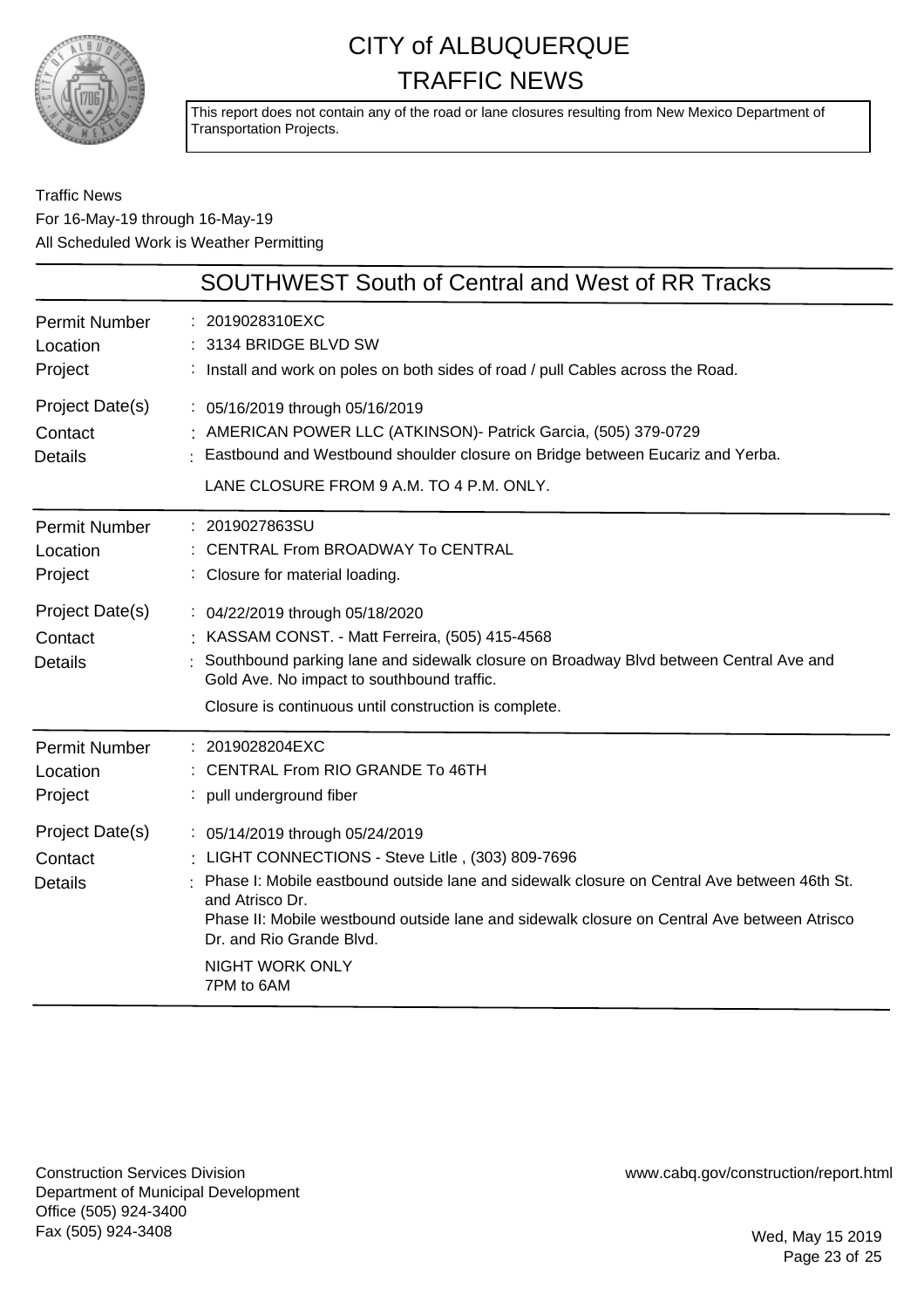

This report does not contain any of the road or lane closures resulting from New Mexico Department of Transportation Projects.

Traffic News For 16-May-19 through 16-May-19 All Scheduled Work is Weather Permitting

|                                              | <b>SOUTHWEST South of Central and West of RR Tracks</b>                                                                                                                                                                                                                                                                                                                                                                                                                                           |
|----------------------------------------------|---------------------------------------------------------------------------------------------------------------------------------------------------------------------------------------------------------------------------------------------------------------------------------------------------------------------------------------------------------------------------------------------------------------------------------------------------------------------------------------------------|
| <b>Permit Number</b><br>Location<br>Project  | 2018021515EXC<br><b>CENTRAL at UNSER SW</b><br>Intersection Reconstruction                                                                                                                                                                                                                                                                                                                                                                                                                        |
| Project Date(s)<br>Contact<br><b>Details</b> | : 05/29/2018 through 05/31/2019<br>: STAR PAVING - Don Edwards, (505) 710-7292<br>Various lane and sidewalk closures at the intersection of Unser and Central Ave.<br>EXPECT DELAYS AND PATTERN CHANGES!<br>TWO-WAY TRAFFIC AND LEFT TURN LANES WILL BE MAINTAINED AT ALL TIMES.<br>Construction permitted between 6AM and 10PM. Closures are continuous until construction is<br>complete                                                                                                        |
| <b>Permit Number</b><br>Location<br>Project  | 2019028206EXC<br><b>CENTRAL From UNSER To 46TH</b><br><b>Hang Aerial Fiber</b>                                                                                                                                                                                                                                                                                                                                                                                                                    |
| Project Date(s)<br>Contact<br><b>Details</b> | : 05/13/2019 through 05/24/2019<br>LIGHT CONNECTIONS - Steve Litle, (303) 809-7696<br>Phase I: Mobile eastbound right lane and sidewalk closure on Central Ave between Unser Blvd<br>and Estancia Dr.<br>Phase II: Mobile westbound right lane and sidewalk closure on Central Ave between Estancia<br>Dr. and 52nd St.<br>Phase IV: Mobile eastbound right lane and sidewalk closure on Central Ave between 52th and<br>46th St.<br><b>NIGHT WORK ONLY</b><br>LANE CLOSURE FROM 7PM to 6AM ONLY. |
| <b>Permit Number</b><br>Location<br>Project  | 2019027670SE<br>3RD From MARQUETTE To ROMA                                                                                                                                                                                                                                                                                                                                                                                                                                                        |
| Project Date(s)<br>Contact<br><b>Details</b> | : 04/08/2019 through 10/01/2019<br>: CONVENTION CENTER Damian Lopez-Gaston, (505) 463-7043<br>CIVIC PLAZA SUMMER CLOSURE<br>Total closure of 3rd St. between Marquette Ave and Tijeras Ave. Follow Detour<br>Closure is continuous throughout the summer months.                                                                                                                                                                                                                                  |